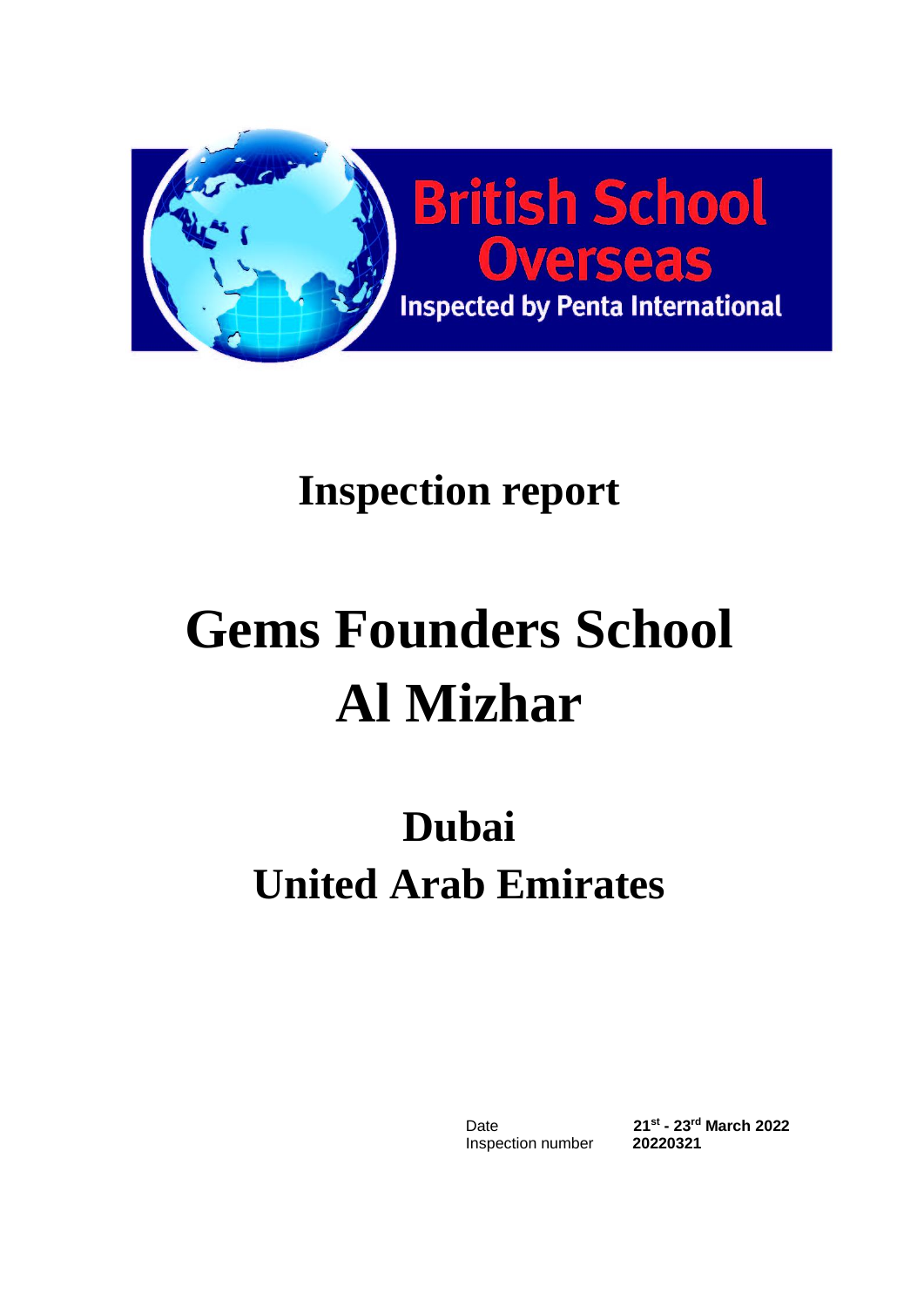

**21 st to 23rd March 2022**

| Contents       |                                                                                        | page |  |  |  |  |
|----------------|----------------------------------------------------------------------------------------|------|--|--|--|--|
| 1              | Purpose and scope on the inspection                                                    |      |  |  |  |  |
| $\overline{2}$ | Compliance with regulatory requirements                                                |      |  |  |  |  |
| 3              | Overall effectiveness of the school                                                    |      |  |  |  |  |
|                | What the school does well<br>3.1                                                       | 3    |  |  |  |  |
|                | 3.2<br>Points for improvement                                                          | 4    |  |  |  |  |
| 4              | The context of the school                                                              | 5    |  |  |  |  |
|                | 4.1 The British nature of the school                                                   | 7    |  |  |  |  |
| 5              | <b>Standard 1</b><br>The quality of education provided by the school                   | 8    |  |  |  |  |
|                | Curriculum<br>5.1                                                                      | 8    |  |  |  |  |
|                | 5.2 Teaching and assessment                                                            | 10   |  |  |  |  |
|                | 5.3 Standards achieved by students                                                     | 13   |  |  |  |  |
| 6              | <b>Standard 2</b><br>The spiritual, moral, social and cultural development of students | 15   |  |  |  |  |
| $\overline{7}$ | <b>Standard 3</b><br>The welfare, health and safety of students                        | 18   |  |  |  |  |
| 8              | <b>Standard 4</b><br>The suitability of the proprietor and staff                       | 19   |  |  |  |  |
| 9              | <b>Standard 5</b><br>The premises and accommodation                                    | 21   |  |  |  |  |
| 10             | <b>Standard 6</b><br>The provision of information for parents, carers and others       | 22   |  |  |  |  |
| 11             | <b>Standard 7</b><br>The school's procedures for handling complaints                   | 23   |  |  |  |  |
| 12             | <b>Standard 8</b><br>Leadership and management of the school                           | 24   |  |  |  |  |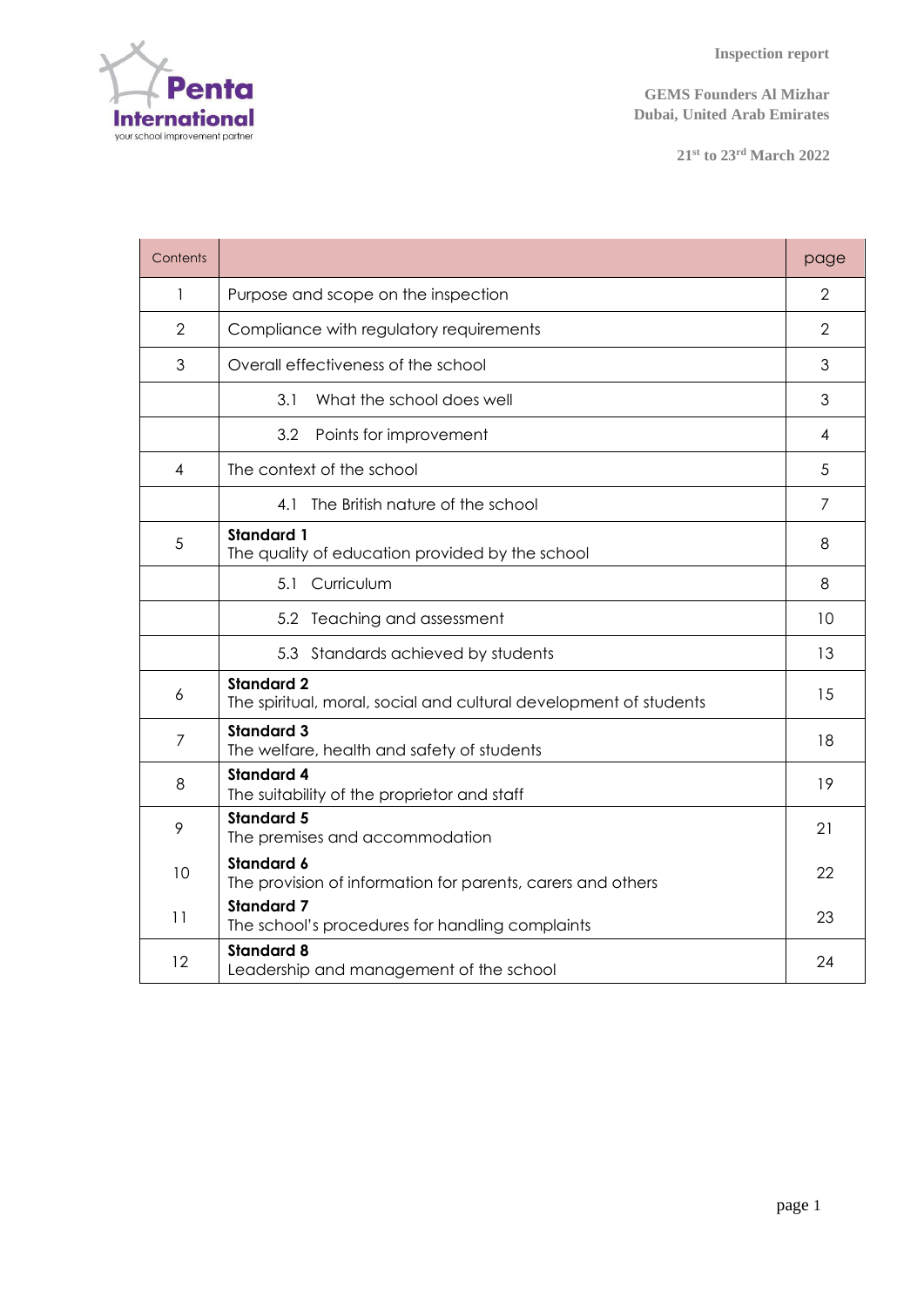

**GEMS Founders Al Mizhar Dubai, United Arab Emirates**

**21 st to 23rd March 2022**

#### 1. Purpose and scope of the inspection

The Department for Education has put in place a voluntary scheme for the inspection of British schools overseas, whereby schools are inspected against a common set of standards that British schools overseas can choose to adopt.

The inspection and this report follow the Department for Education (DFE) schedule for the inspection of British Schools overseas.

The purpose of the inspection is to provide information to parents, teachers, senior managers and the school's management on the overall effectiveness of the school, the standard of education it provides and its compatibility with independent schools in the United Kingdom. The inspection and report will cover the key areas of quality of the curriculum; quality of teaching and learning; the spiritual, moral, social and cultural development of students; their welfare, health and safety; the suitability of the proprietor and staff; the school's premises and accommodation (including boarding); and the school's complaints procedures. An essential part of the inspection is considering the extent to which the British character of the school is evident in its ethos, curriculum, teaching, care for students and students' achievements.

This inspection was completed by Penta International. Penta International is approved by the British Government for the purpose of inspecting schools overseas. As one of the leading inspection providers, Penta International reports to the English Department for Education (DFE) on the extent to which schools meet the standards for British Schools Overseas.

During the inspection visit, over 120 lesson observations took place, as well as a series of learning walks. School documentation and policies were analysed and data reviewed. Students' workbooks were scrutinised, and discussions were held with the senior staff, the management team, and a range of teachers, parents and groups of students. The inspection team were in school for three days.

The lead inspector was Colin Dyson. The team members were Andy Bray, Ciprian Ghisa, Julie Harris, Karen McGregor, Brett Neilson and Andre Nel.

#### 2. Compliance with regulatory requirements

GEMS Founders School Al Mizhar (GFM) meets all the standards for British Schools Overseas.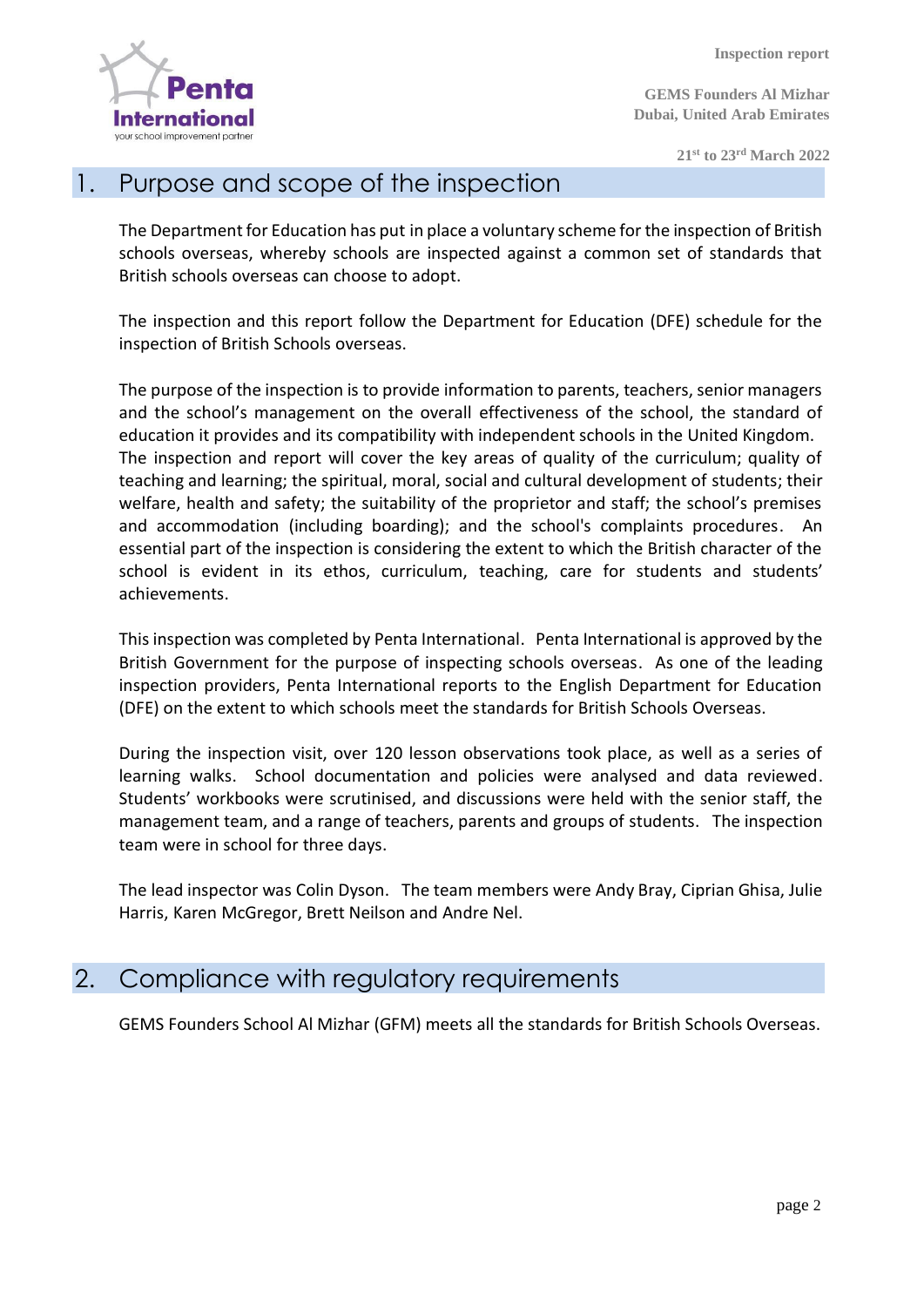

**GEMS Founders Al Mizhar Dubai, United Arab Emirates**

**21 st to 23rd March 2022**

#### 3. Overall effectiveness of the school

The strong leadership from the principal, his team of leaders and managers ensure students achieve well in all aspects of their education and development. Strong relationships based on mutual trust and understanding are evident throughout the school. This results in GFM being a good school with some outstanding features.

The school has a clear stated focus on developing an innovative curriculum that fully supports students in the 21<sup>st</sup> Century to become highly effective citizens. Students and their teachers enjoy their school life.

#### 3.1 What the school does well.

There are many strengths at the school, including the following:

- The excellent health and wellbeing support for all students.
- The inclusive nature of the school supports all students to achieve.
- The light, bright newly built facilities.
- The wide range of student leadership opportunities.
- The students are a delight; motivated with highly positive attitudes.
- The way students support their peers without prompting.
- The integration of technology across the school.
- The excellent provision of information for parents and the open-door policy towards the wider community.
- The rigorous assessment and target setting and data collection that supports the implementation of effective intervention procedures.
- The Innovation Classes which provide high quality student led learning.
- The clear focus of all staff; both teaching and non-teaching to support the wellbeing of every student.
- The majority of teaching is good or better.
- The drive of the principal and leaders to create high quality learning opportunities for all.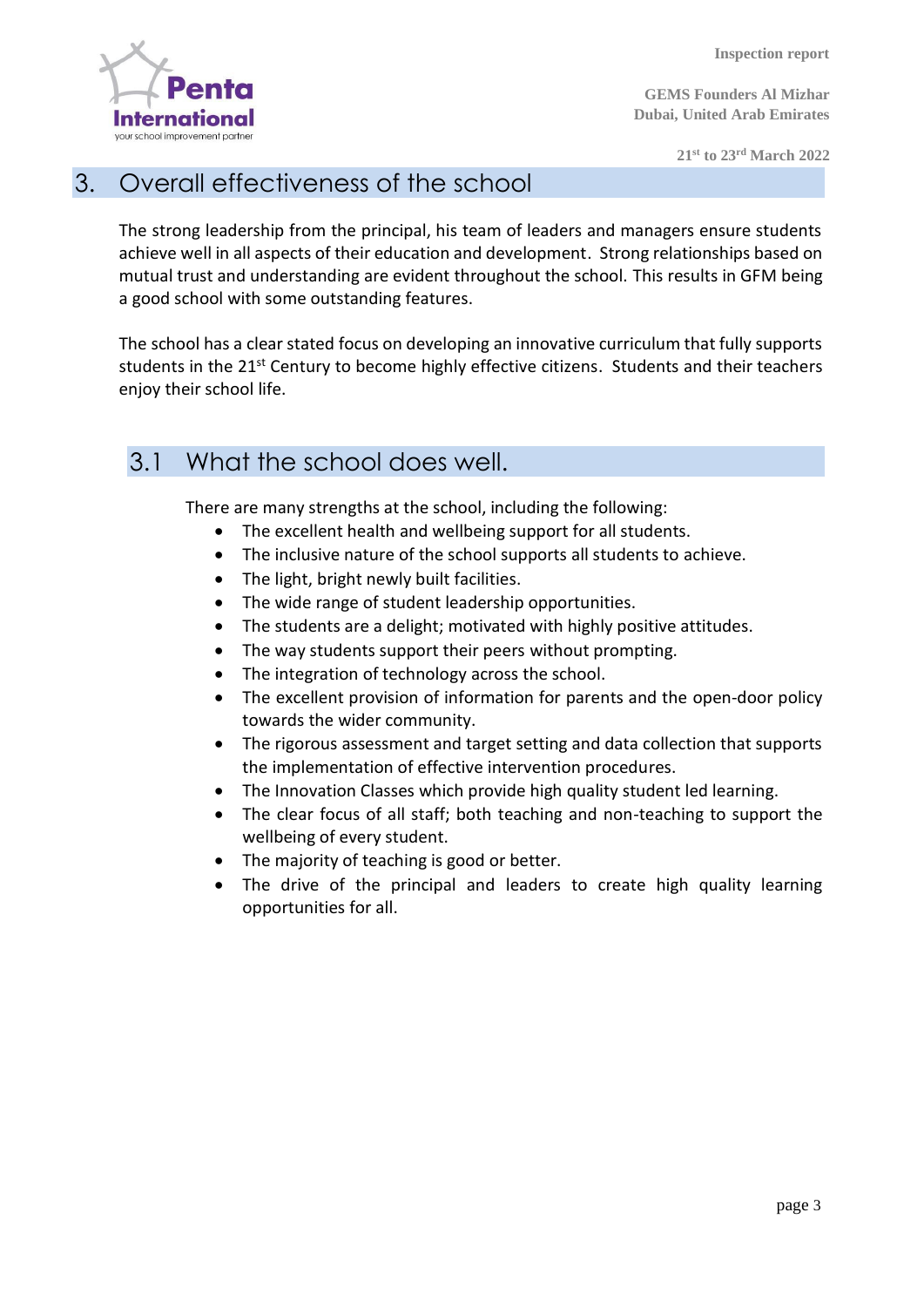

**GEMS Founders Al Mizhar Dubai, United Arab Emirates**

**21 st to 23rd March 2022**

#### 3.2 Points for improvement

While not required by regulations, the school might wish to consider the following development points:

- As teachers become more confident ensure they are encouraged and supported to create memorable learning activities across the curriculum.
- As the school continues to grow rapidly, develop the physical facilities to allow creative and innovative teaching environments.
- Embed High Performance Learning (HPL) across the curriculum to enhance students learning outcomes.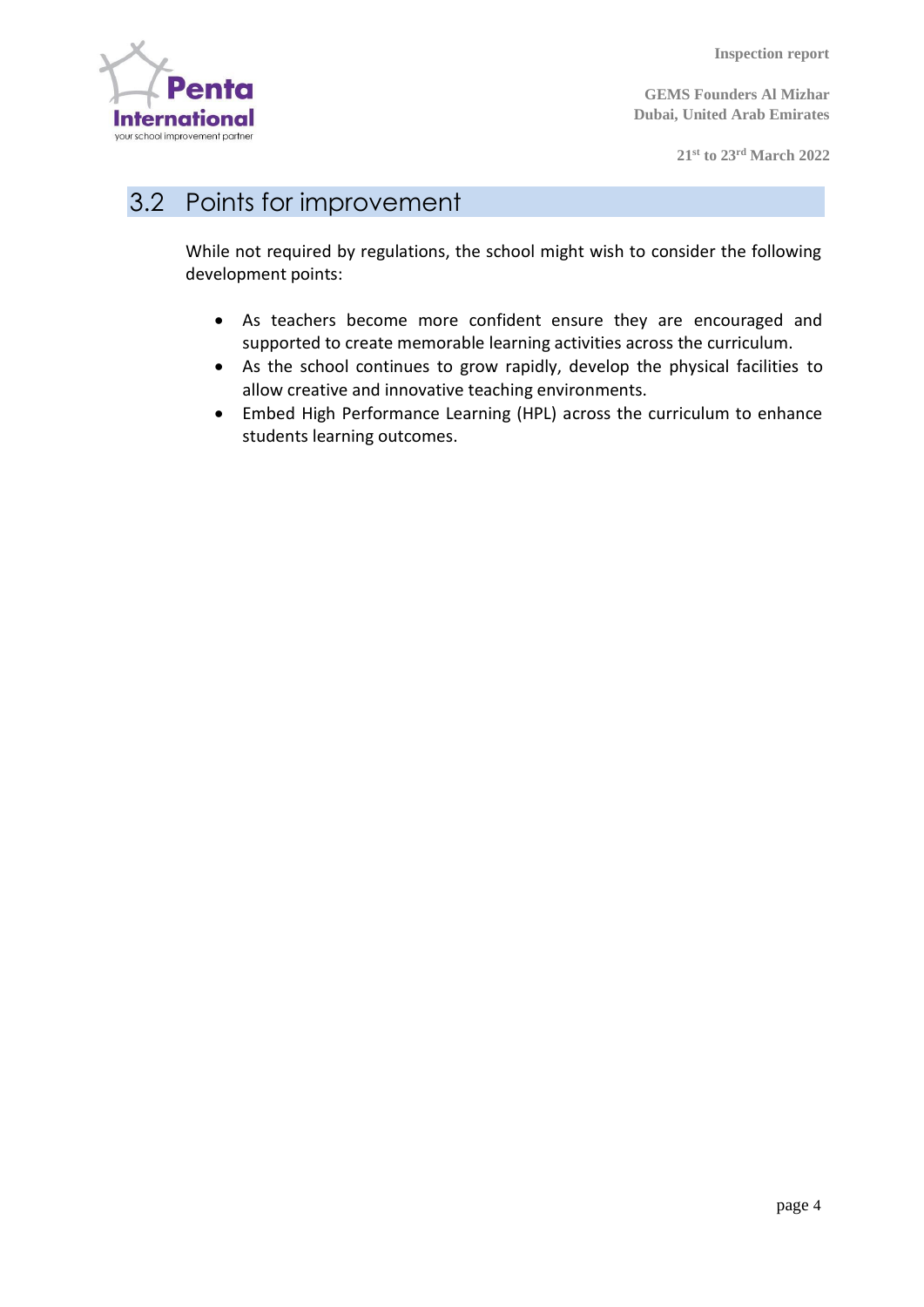

**21 st to 23rd March 2022**

### 4. The context of the school

| <b>Full name of School</b>                | GEMS Founders School, Al Mizhar                                  |  |             |  |             |             |          |
|-------------------------------------------|------------------------------------------------------------------|--|-------------|--|-------------|-------------|----------|
| Address                                   | Al Mizhar<br>Al Mizhar 1<br>Dubai<br><b>United Arab Emirates</b> |  |             |  |             |             |          |
| Telephone Number/s                        | 04 210 3555                                                      |  |             |  |             |             |          |
| <b>Fax Number</b>                         | N/A                                                              |  |             |  |             |             |          |
| <b>Website Address</b>                    | https://www.gemsfoundersschool-mizhar.com/en/                    |  |             |  |             |             |          |
| Key Email Address/s                       | Registrar gfm@gemsedu.com                                        |  |             |  |             |             |          |
| Headteacher/principal                     | <b>Akram Tarik</b>                                               |  |             |  |             |             |          |
| Chair of Board of<br>Governors/Proprietor | Ms Lilian Ramo Shatmajeian                                       |  |             |  |             |             |          |
| Age Range                                 | $3 - 16$ years                                                   |  |             |  |             |             |          |
| Total number of<br>students               | 3,027                                                            |  | <b>Boys</b> |  | 1,582       | Girls       | 1,445    |
|                                           | 0-2 years                                                        |  | 0           |  |             | 12-16 years | 574      |
| Numbers by age                            | 3-5 years                                                        |  | 804         |  | 17-18 years |             | $\Omega$ |
|                                           | 6-11 years                                                       |  | 1,649       |  | 18+ years   |             | $\Omega$ |
| Total number of part-time<br>children     |                                                                  |  | None        |  |             |             |          |

GFM is a large, independent, non-selective school for students aged from 3 to 16 years and is located in the Al Mizhar district of Dubai. It is owned by GEMS Educational Management Systems who operate a number of schools across Dubai.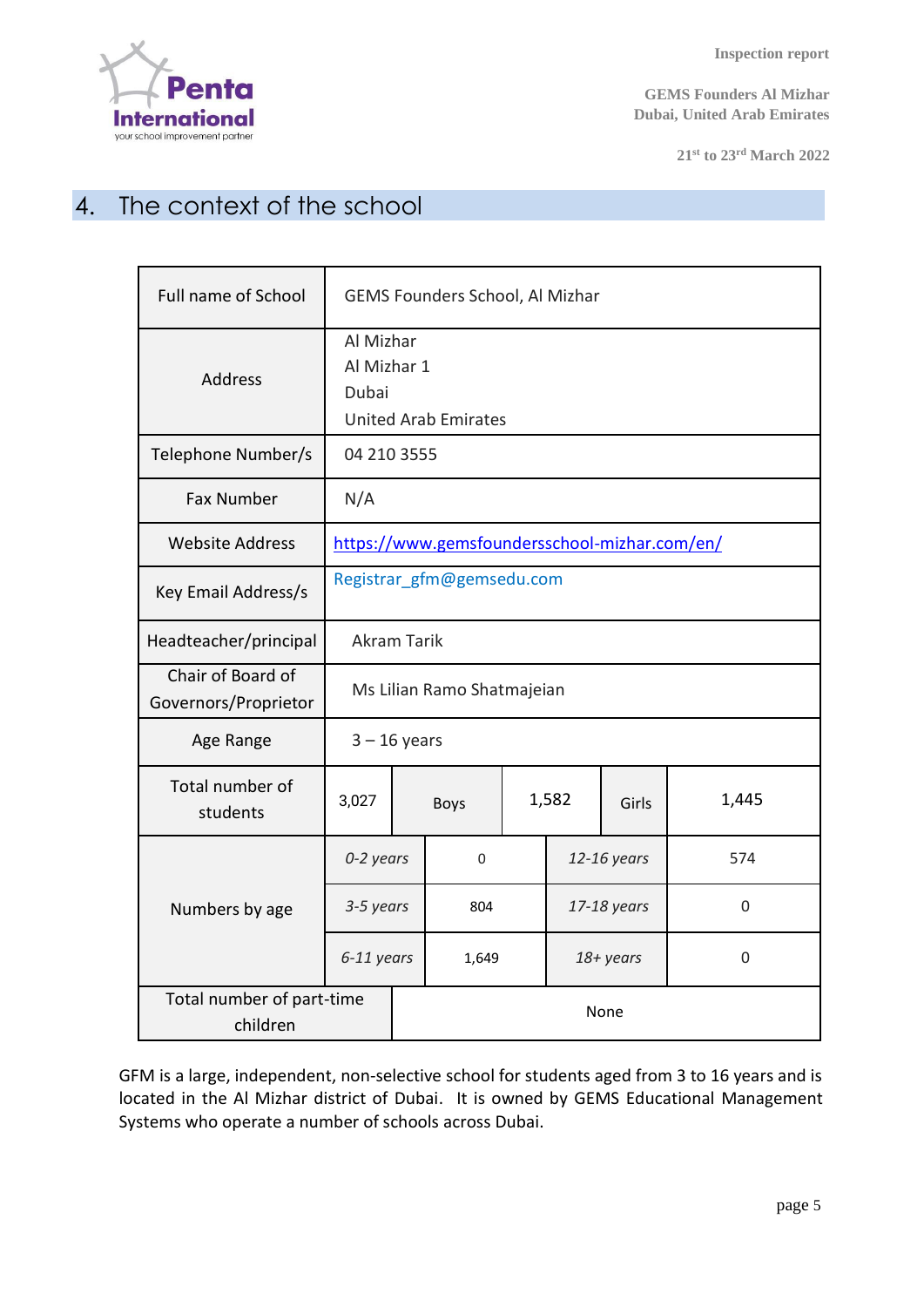

**21 st to 23rd March 2022**

The school is organised into two sections, primary (FS1-Y6) and secondary (Y7-Y11). The principal/CEO and vice principal oversee the whole school with a primary and secondary headteacher overseeing the primary and secondary schools. The schools are then further broken-down into key stages (KS), typically found in the UK.

Teachers are English speaking (with the exception of Arabic A and Islamic A staff). Those who have qualified out of the UK have been through an intensive recruitment and professional development programme. All staff complete UK equivalent health and safety training through GEMS U. The GFM senior leadership team (SLT) hold UK recognised leadership qualifications including NPQSL, NPQH, NPQEL and Penta training as inspectors. All SLT hold UK university degrees and all XLT have experience of headship in the UK and/or principal-ship in UAE.

GFM is an active member of BSME, gaining accreditation in 2019. Since September 2021, GFM has been the Network Lead School for the Teaching and Learning Community, leading many webinars and facilitating part of the BSME website.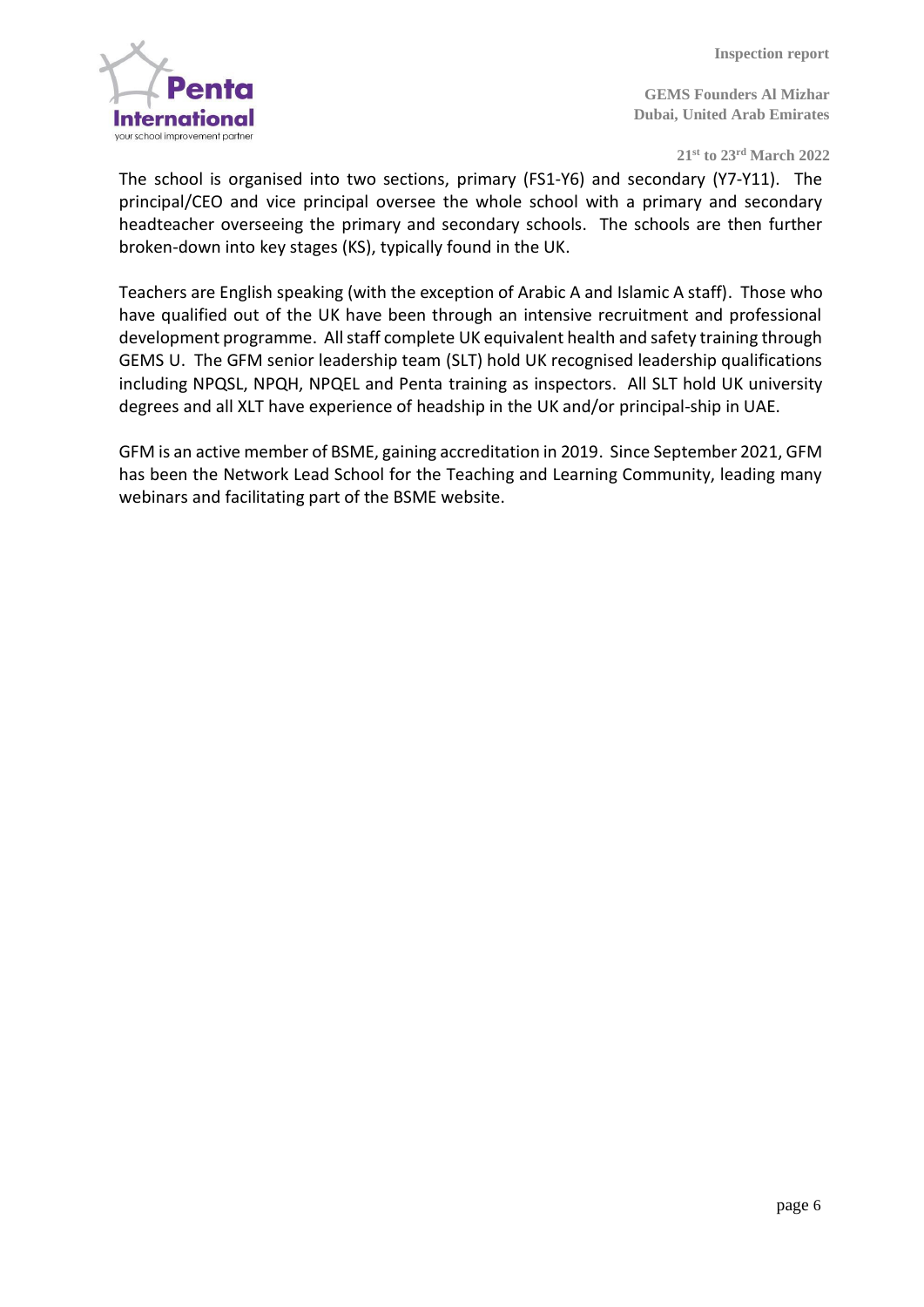

#### 4.1 British nature of the school

The school fully meets BSO standards.

The school's values, ethos and appearance are recognisably British.

- The organisational structure mirrors that found in British schools. It comprises a primary (FS1 to Y6) and secondary (Y7-11) phase with the Sixth Form (Y12) nearing completion to open in summer 22.
- The school follows a 3-term calendar similar to UK schools and in-line with other British schools in Dubai.
- Extensive safer recruitment practices and qualification ratification are established, that parallel those undertaken in British schools. The school implements an online Single Central Record system, which is directly linked to a number of criminal record checks (ICPC/ACCRO) alongside overseas Good Conduct Certification. This includes all supply staff, volunteers, and 3<sup>rd</sup> party contractors.
- The school promotes British values through its highly visible Mission Statement of, 'Creating tomorrow's successful and caring citizens today' as well as within its broad and balanced curriculum.
- Learning environments, corridor displays and public spaces celebrate and embed British values, replicating the ethos commonly found within UK schools.
- The school offers the Early Years Foundation Stage 2021 (EYFS) and the English National Curriculum from Year 1. GCSE's and IGCSE's are undertaken in KS4 with the implementation of 2-year A level programmes or iBTEC vocational pathways from summer 2022.
- Assessment tests and Teacher assessments are based on and benchmarked against UK national standards (Good Level of Development, Year 6 SATs, GL PT's)
- Extensive school policies and procedures exemplify the high priorities of welfare, health and safety of learners and effective communication.
- Student Leadership, responsibility and House System are established and prominently displayed around the school to support a balanced and 'wholechild' educational experience for all.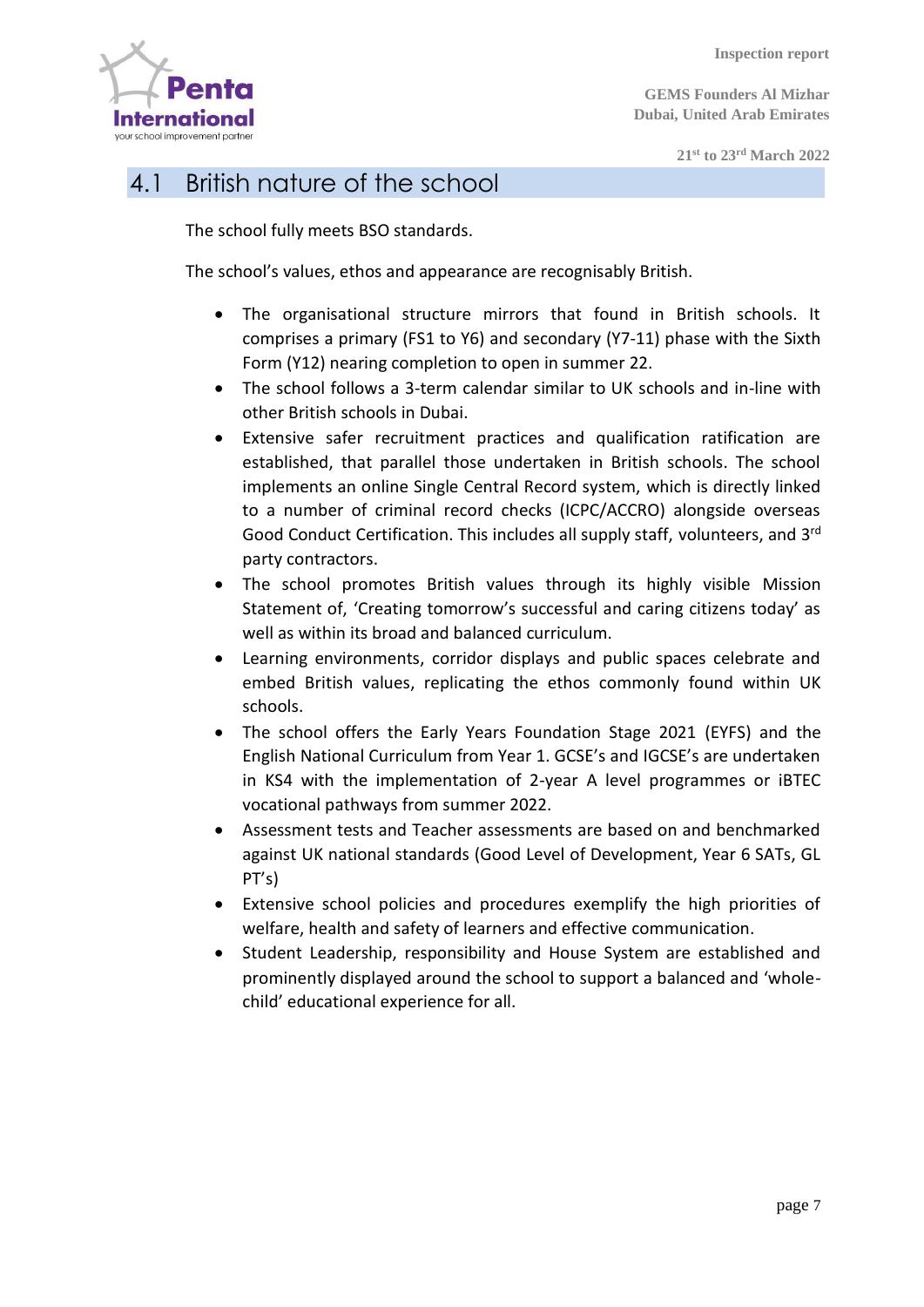

**GEMS Founders Al Mizhar Dubai, United Arab Emirates**

**21 st to 23rd March 2022**

#### *5. Standard 1* The quality of education provided by the school

The quality of education provided is good with some outstanding features. The school fully meets the standards for BSO.

#### 5.1 Curriculum

The curriculum in the Early Years Foundation Stage is good with outstanding elements.

It provides children with a range of play-based learning opportunities, covering all curriculum areas. The activities stimulate children's interest and motivate them to learn. The curriculum has a clear and appropriate focus on developing children's skills in speaking, reading, and writing. The teaching of phonics is well-planned and effective, and children achieve a good level in this area. The children's personal, social, and emotional needs are well-provided for in a caring environment, where children are encouraged to discuss their own feelings and show empathy for the feelings of others. Teachers and teaching assistants have a good understanding of the curriculum and how to implement it. Teachers plan together, thus ensuring consistency of provision across each year group and a clear progression in learning from Nursery to Reception. The plans are then adapted to meet the needs of the individual children in each class. In EYFS the staff have introduced effective assessment and tracking procedures which allow teachers to identify children who need additional help, and to provide it effectively.

The KS1 curriculum is good with some outstanding features. There is evidence of a broad and balanced curriculum with robust and detailed planning in place to support the learning of all abilities. Opportunities are routinely crafted to blend together both local (Year 1 topic of Space featuring Hazza Al Mansouri) and cultural topics (Year 2 study of Indian/British landmark comparisons) promoting engagement through the use of 'class experts' and real-life links. Language emersion is a strength. Speaking and listening is a key curriculum focus. Clearly structured phonics and progressive literacy skills are well planned for with students in Year 1 articulately expressing their knowledge of split diagraphs; they confidently apply these when reading unfamiliar texts. The majority of learning environments provide a rich resource, including 'Working Walls', promoting independent access across the curriculum. There is a developing approach to embedding High Performance Learning (HPL) attributes, further developing student resilience and curiosity. *Bring your Own Device* (BYOD) is clearly embedded within the curriculum; students in KS1 are articulate and independent in the use of a variety of apps. They confidently share their work online with their teachers with minimal adult support through the use of *Seesaw*.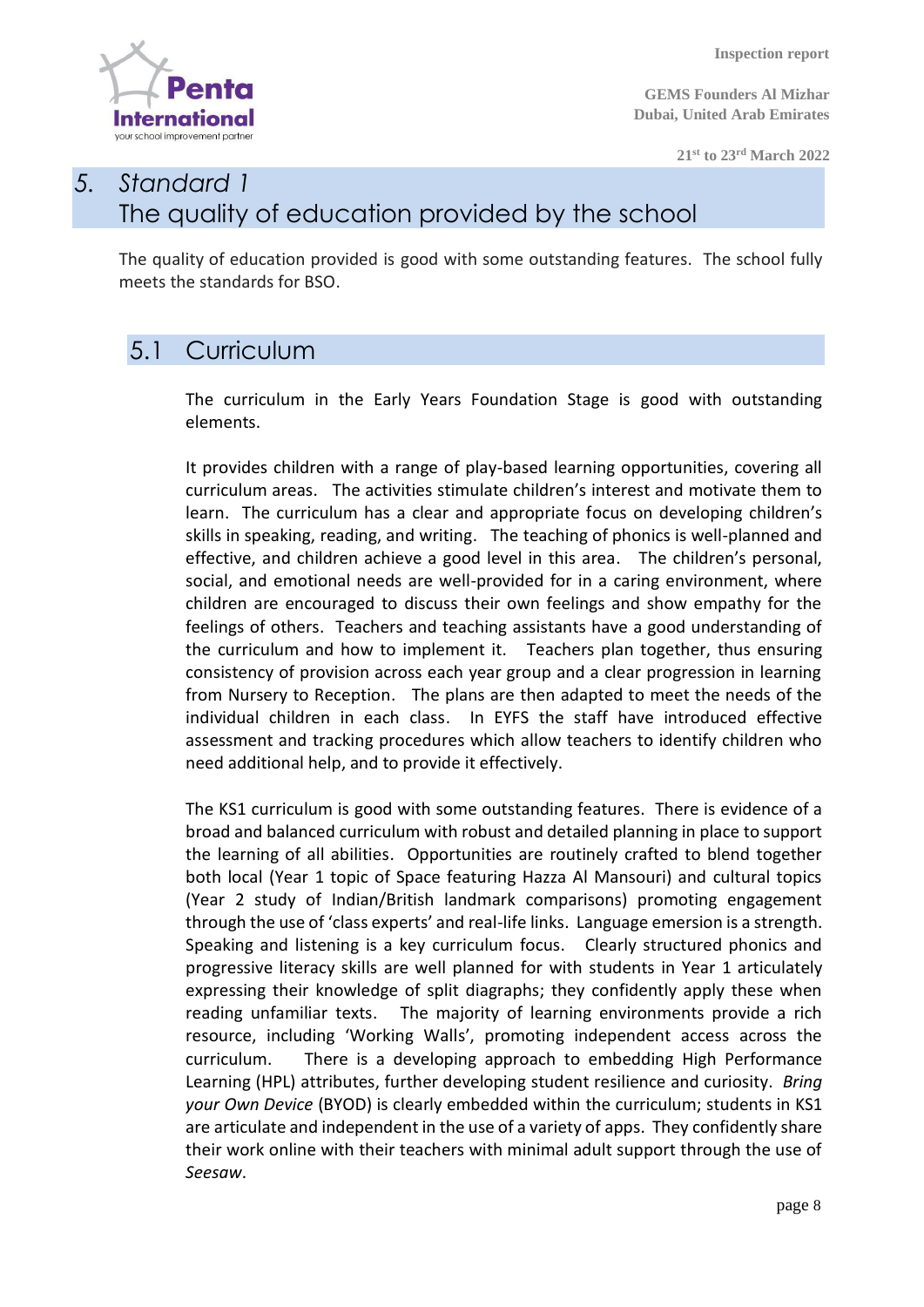

**21 st to 23rd March 2022**

Throughout KS2 the curriculum content is varied, covers the English National Curriculum and has been adjusted to cater for the local requirements. Content and materials were pitched at an age appropriate standard in most lessons and subjects. Key connections are made between subjects, for example in Year 5, students were annotating a persuasive text in English which linked to their topic work about similarities and differences between the UK and the UAE. English lessons are carefully planned to incorporate high quality, example texts with rich vocabulary which the students analyse. Frequent opportunities for active learning through drama and debating are planned into these lessons providing a cross-curricular approach. Technology is used effectively across KS2 with 'Bring Your Own Device' (BYOD) integrated into most lessons with purpose. This includes in specialist lessons where an online assessment tool was being used in Arabic A. Some students found it challenging to fully access the learning; the school has clearly developed methods to support those students and these approaches are becoming embedded in some classrooms but not all.

The school provides a comprehensive curriculum in KS3 and 4, aligned with the National Curriculum for England, and enhanced by the provision for Arabic and Islamic Studies in the National context. The school has recently introduced High Performance Learning as a vehicle for developing learning skills and attitudes and at KS3 has added Global Perspectives from the IGCSE curriculum. The curriculum is further enhanced by the extensive use of technology for planning and facilitation of lessons. The curriculum is sometimes adapted to meet the needs of individual students, including those with learning difficulties and disabilities and the gifted and talented students.

GFM currently offers a wide range of timetabled subjects in KS4 and is planning to offer more as the school continues expansion. By widening the range of academic options available the school will be able to provide further opportunities for students to develop talents, interests, and aspirations. Currently GCSE subjects offered include computing, economics, geography, history, PE, psychology, sociology, travel and tourism, music and drama. The school is planning to start offering BTEC subjects in September 2022 including Sport, IT, Business and Applied Science.

Provision for KS5 has already been mapped out for September 2022. It has been designed to allow academic provision for science, financial, arts and technology routes. The inclusion of vocational courses in both KSs 4 and 5 will provide an alternative pathway for different groups of students. Level 3 BTECs will also be available in sport and IT to meet further needs.

Student and parental support for curricular choices is currently given through the Director of Aspirations who leads on careers and option choices. At all stages student voice is taken into consideration when looking at future curriculum design. This is carried out through surveys with both students and parents.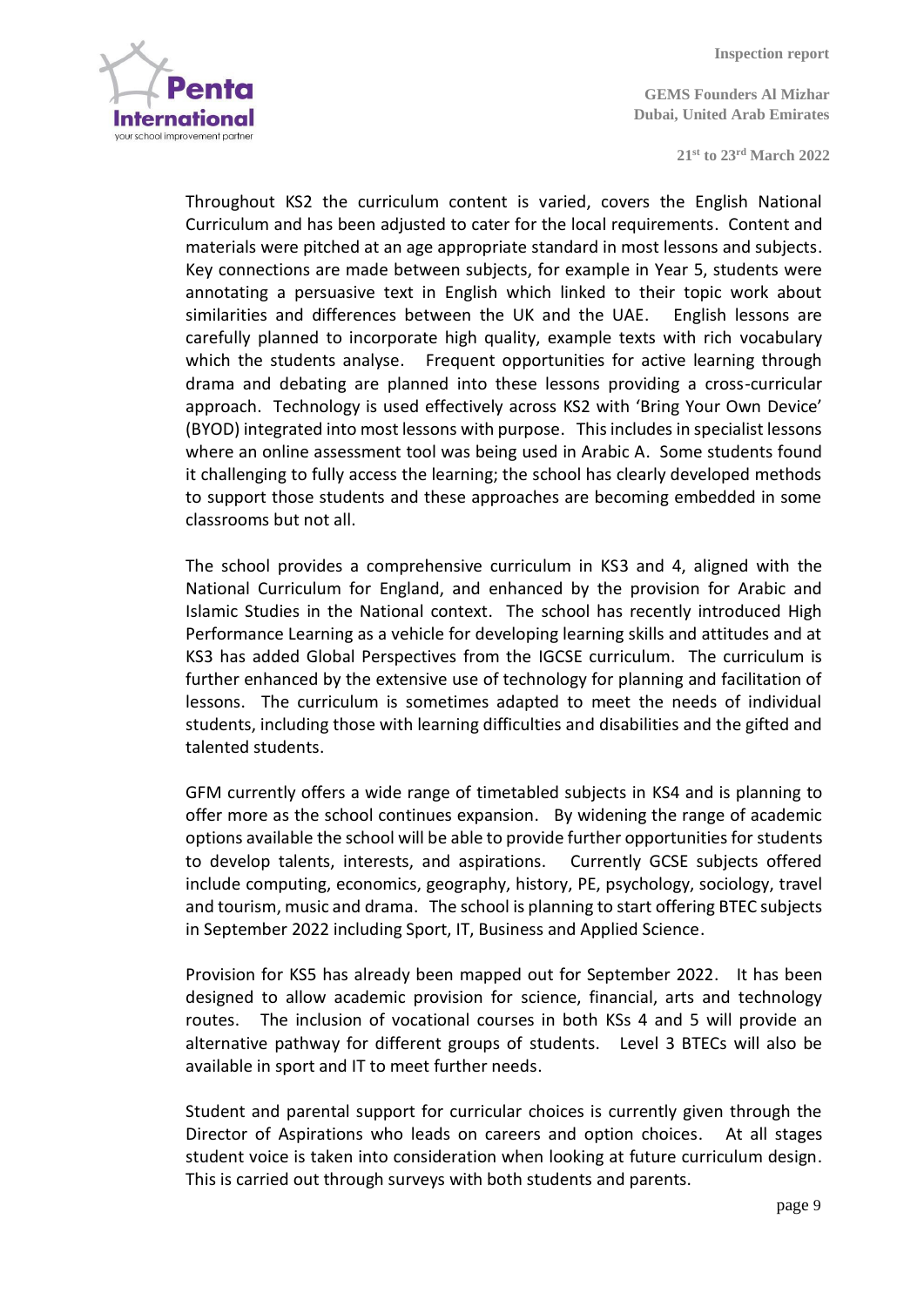

**21 st to 23rd March 2022**

The director of aspirations further leads in areas including input to the form time programme, 'future pathway' meetings with students, aspiration week, university talks and visits and support for parents and students regarding equivalency requirements.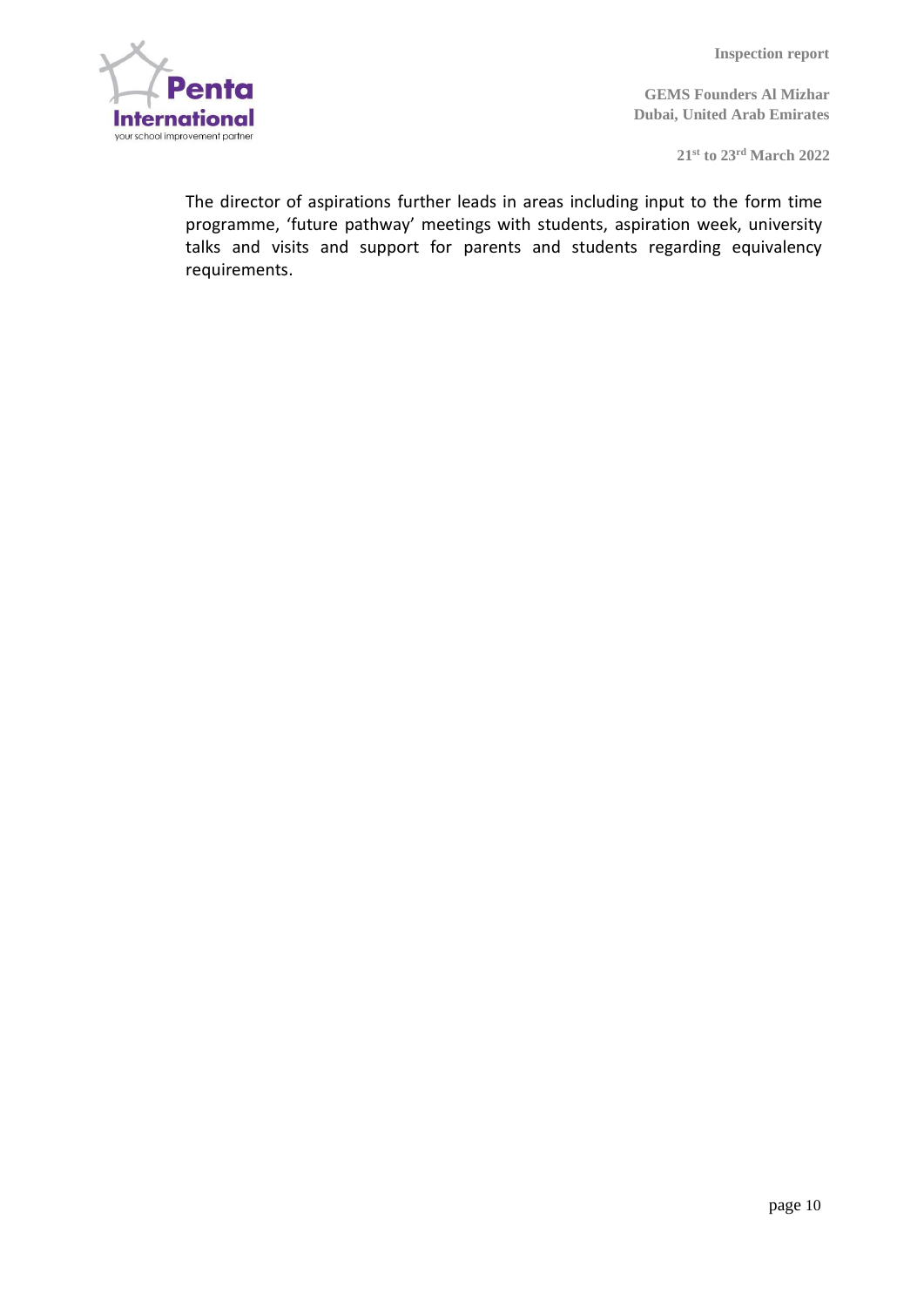**GEMS Founders Al Mizhar Dubai, United Arab Emirates**

**21 st to 23rd March 2022**



#### 5.2 Teaching and assessment

Teaching and assessment are at least good.

In the Early Years Foundation Stage (EYFS), effective teaching means that children enjoy their learning and make good or better progress. They focus well on tasks and activities and make independent choices. The good standard of behaviour and calm atmosphere in most classrooms, facilitates the good level of engagement shown by children. Classroom routines such as snack time and tidy-up time encourage children to be independent and responsible. This independence is then transferred to their learning. Children are well-supported by teachers and teaching assistants, both during independent and adult- directed tasks. Children with additional learning needs are identified and tasks provided to meet these needs, allowing each child to make progress. Teachers are very aware of each child's individual areas of strength, areas where they need additional support and the next steps in their learning. Questioning is used very effectively by adults to help children learn from their mistakes and consolidate or extend their learning. The range of activities provided is generally good, although due to the restrictions imposed due to COVID-19, some classes lack regular access to adequate outdoor space. The school has plans to address this issue once restrictions are lifted. Daily plans are detailed and based on a good understanding of the curriculum. Learning would be further improved by allowing more opportunities to adapt the planning to the interests of the children.

The quality of the teaching and assessment in KS2 is good. Some lessons had outstanding elements, and some were satisfactory. Students demonstrated good prior knowledge in all lessons; in the lessons with outstanding features, students were recalling this information themselves without the need for prompting from the teacher.

A focus on developing the English language both written and orally is having a good impact. Opportunities for students to discuss their ideas and thoughts were frequently used through 'shoulder partners' and this provided an effective means of confidence, verbally, throughout KS2. All students participated in these activities and teachers selected students at random to answer the given questions.

Classroom environments also show ambitious vocabulary which have been added to by the students over the length of a unit of work. Assessment for learning through frequent and deep questioning was a strength of many lessons across KS2. In several classes, teachers made adjustments to the next stage of a lesson depending upon the confidence of the students based on their prior knowledge and their responses to initial questions. In a few instances, teachers grouped several students to work together at the front of the class for additional, teacher support and this was often at the decision of the student rather than the teacher. Students demonstrate a positive growth mindset: on several occasions when an incorrect answer was given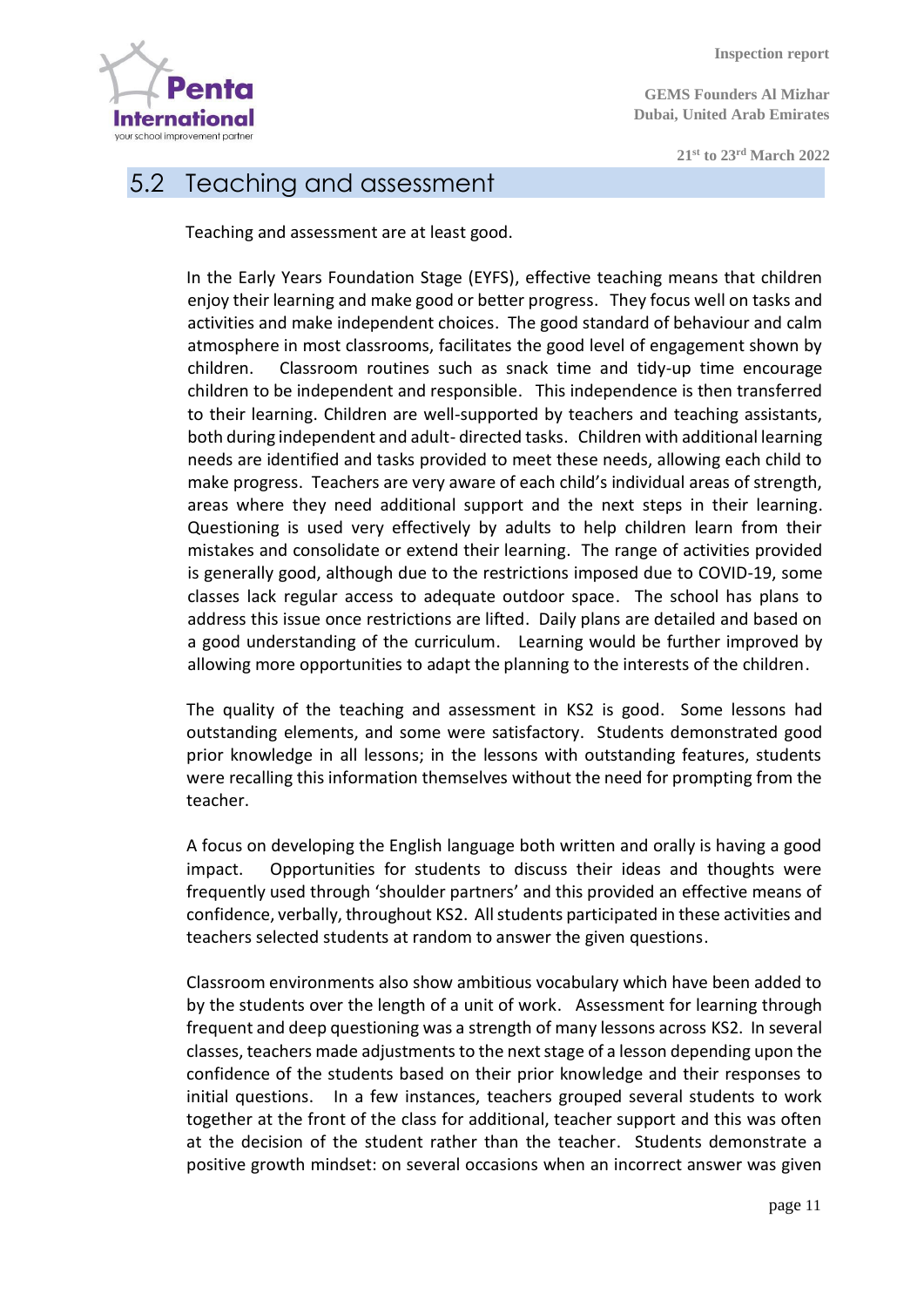

**21 st to 23rd March 2022**

by a student, the teacher or their peers would respectfully correct them, and the student would graciously and positively welcome the additional knowledge they were being supported with.

The quality of teaching and assessment in KS3 is frequently good but it is variable across the cohort of teachers. In the best lessons, students were highly engaged and motivated throughout the lesson. Detailed planning included references to learning support (in the form of universal measures for learning), HPL goals, links to British and Emirati life and challenges which effectively stretched more able learners. The high expectations of the teacher were matched by excellent questioning and good pace throughout. The quality of learning is evidenced in the books of learners and high-quality feedback supports further learning.

In lessons, where learning was inadequate, the level of expectation was much too low for the group and there was little or no engagement or motivation for learners to exert themselves. Questioning was limited and tasks were very closed, lacking in creativity or challenge for the students. In these lessons, books reflected the low expectations of teachers, with basic feedback given and inconsistent marking. Supportive improvement processes are in place and aim to ensure that the quality of teaching can be improved over time to consistently good or better. Questioning techniques are used to explore prior knowledge and provoke thought, enquiry, and curiosity, but are inconsistently developed across the cohort of teachers. Evidence exists of meta-thinking and student engagement with how they learn best, and a school aim is that this will be further developed as the HPL programme is embedded in school-wide practice.

In KS 4, expectations are generally high with regards to both behaviour and learning. Classroom management is very good and the level of student engagement with their learning is good especially in mathematics and English. The teachers have solid subject knowledge, and they use a range of very good quality resources taking advantage of the excellent technologies available in all classrooms. In the best of the lessons, the lessons are very well structured, activities reflect the steps to success, very good questioning is visible, and differentiation is evidenced through relevant challenge tasks. In many lessons, teaching is mostly teacher led, with a very high pace, which does not always allow the teacher to check on the levels of understanding of all students. Self-assessment is used effectively, but there were many missed opportunities for peer-assessment. Students are provided with generally positive feed-back and with instructions on how to make progress. EAL is well supported by clear word lists for different subjects and by constant clarification of concepts. Most teachers have good subject knowledge and are very confident. They have a good understanding of the English national curriculum as well as secondary and post-16 public examinations. They have a strong understanding of how students learn most effectively. Teachers do their utmost to help students succeed academically, creatively, and personally. Lessons are planned with clear objectives and teachers share success criteria at the start of learning. Teachers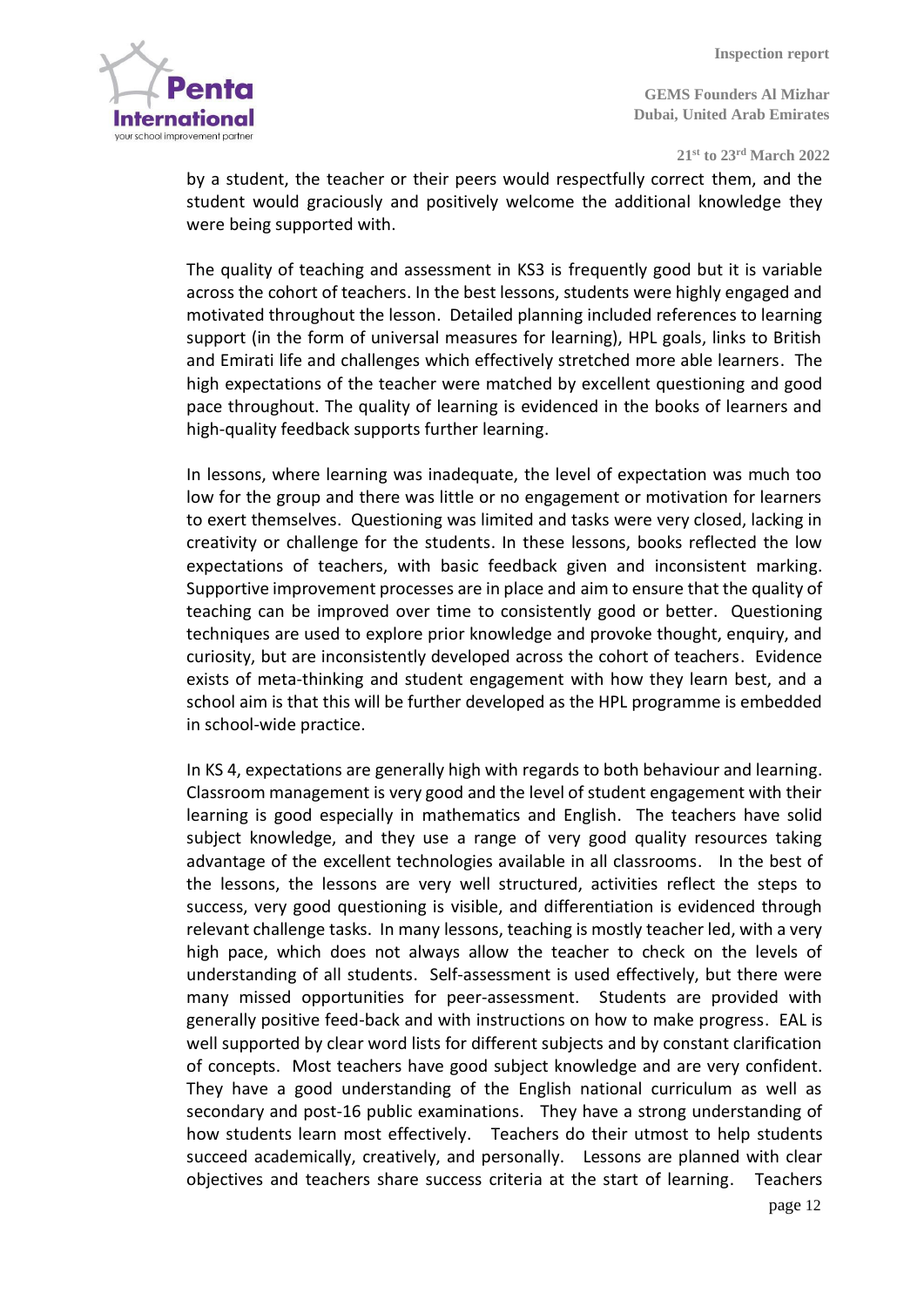

#### **21 st to 23rd March 2022**

mostly use a range of good-quality, age-appropriate resources such as practical equipment, video clips and digital technology to stimulate students' curiosity. Teachers use a wide range of styles and strategies to motivate students and meet their needs consistently. Teachers know their students extremely well and have high expectations of them. There seems to be a strong and productive relationship between teachers and students. Students' learning skills are mostly reinforced effectively and developed by quite a broad range of subjects offered. Students are encouraged to think for themselves, take responsibility for their learning, work independently and collaboratively, and reflect on their learning. Accurate assessments are done that informs students how to improve.

School data suggests the school's first cohort of Year 11 students appear to be on track to achieve above average outcomes at GCSE level. In Year 11 students are actively engaged and the use of questioning by teachers encourages students to think deeply and elaborate their ideas. Most teachers teaching Year 11 are doing revision and giving feedback on the recently completed mock exams. Standards in mathematics in Year 11 are above average, and students have very good subject knowledge. Lessons in English and mathematics are set. Lessons move at a very fast pace and some students do not seem to keep up. There is inconsistency in the marking of books and feedback given to students. Peer and self-assessment are encouraged but not consistent across all classes and subject areas. Target sheets are pasted in the front of most notebooks although most are not completed.

Most teachers praise students' effort which encourages them to participate with enthusiasm, promotes excellent behaviour and results mostly in a very positive atmosphere for learning. Lessons in KS4 ran smoothly.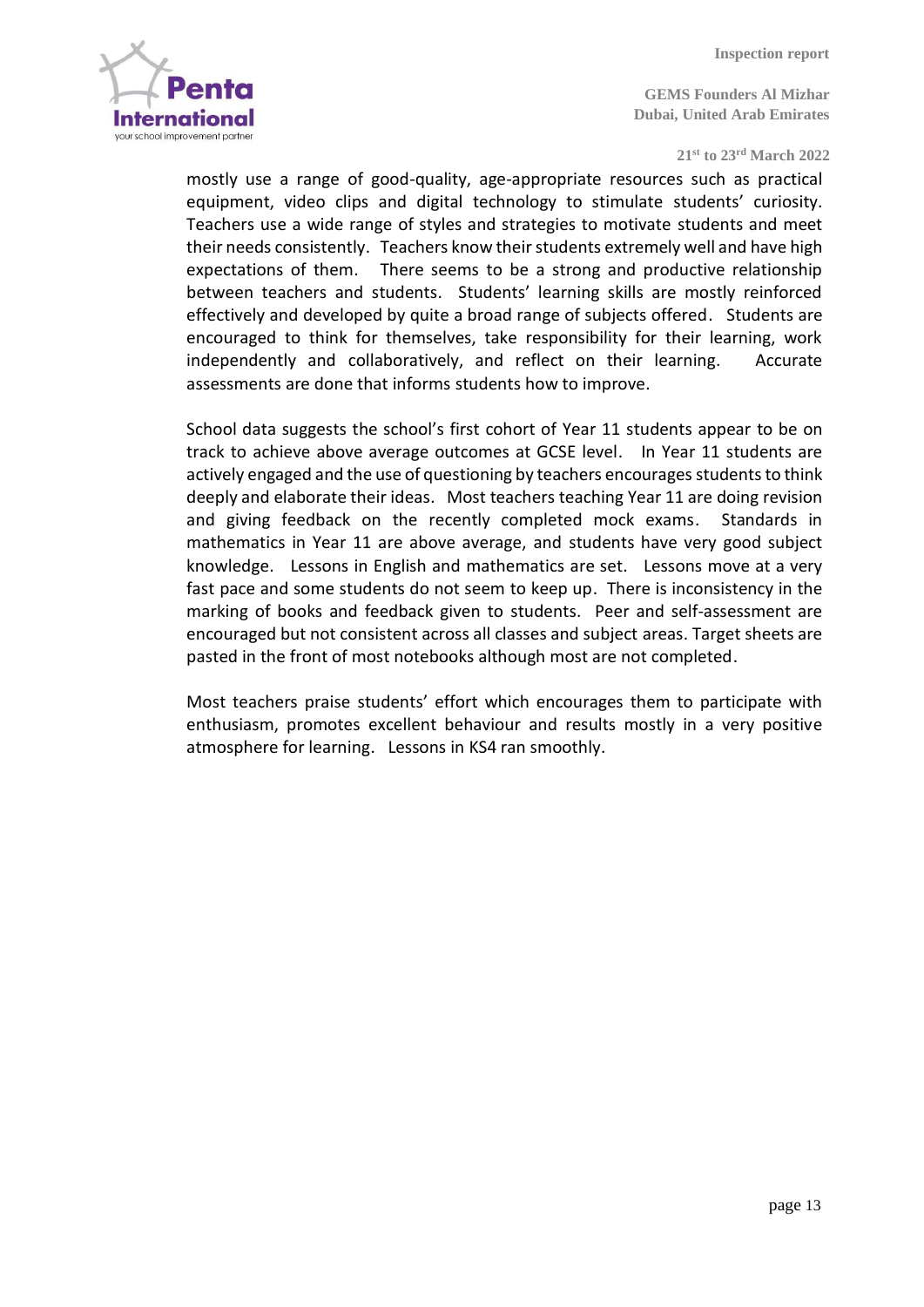**Internationa** your school improvement partne

 **Inspection report**

**GEMS Founders Al Mizhar Dubai, United Arab Emirates**

**21 st to 23rd March 2022**

#### 5.3 Standards achieved by students

Standards achieved by the students across the school are good.

Students across all year groups make consistently good progress, which is illustrated in the internal assessments as well as in the standardized progress tests results. They make good progress during lessons. Their very good behaviour and attitude towards learning allow them to develop a wide range of skills across all subjects. Students throughout the school display high level of English, they are eloquent and confident in their communication abilities. Student progress is very rigorously monitored across all the academic departments and in all key stages. Baseline and regular internal assessments and mock test sessions are supported by external assessments such as GL progress tests. A very broad range of data is collected and translated into effective individual development or intervention plans allowing the students to make progress or to close the gaps in their learning. Consistent and effective learning support is offered to students on three different levels, in line with the vision and mission of the school which has inclusion of all students as one of the most important goals. Evidence shows that 95% of Level 3 students met or exceeded their IEP targets in 2020-2021 academic year.

The students are working to reach high aspirational target grades set at the beginning of each academic year. Consistent self-assessment is evidenced in most of the lessons across the school. The results in the progress tests have improved since their initial introduction, despite the difficulties and challenges raised by the COVID 19 pandemic.

In primary, the progress tests at the end of 2020-2021 academic year indicate that: in English, 96% of students made expected progress and 61% made better than expected progress; in mathematics, 92% of students made expected progress and 59% made better than expected progress; in science, 96% of students made expected progress and 80% made better than expected progress. Year 6 end of Summer SATs Data demonstrates the cohort is above UK curriculum standards.

Students continue to make good progress across the secondary school. The progress tests at the end of 2020-2021 academic year indicate that in KS3: 69% of students made expected progress in English (compared to 64% in the previous year); 87% of students made expected progress in mathematics (compared to 54% in the previous year); 93% of students made expected progress in science (compared to 55% in the previous year). Currently, the students in Year 11 are preparing for their first IGCSE exams, as they are the first year-group to sit in these international examinations in the history of the school. Their progress is very carefully monitored. The results in the most recent mock examination session show that 79% of students have increased by 1 or more whole GCSE grades since their baseline, with 39% of students currently attaining 1 or more whole GCSE grades higher than their aspirational GCSE target.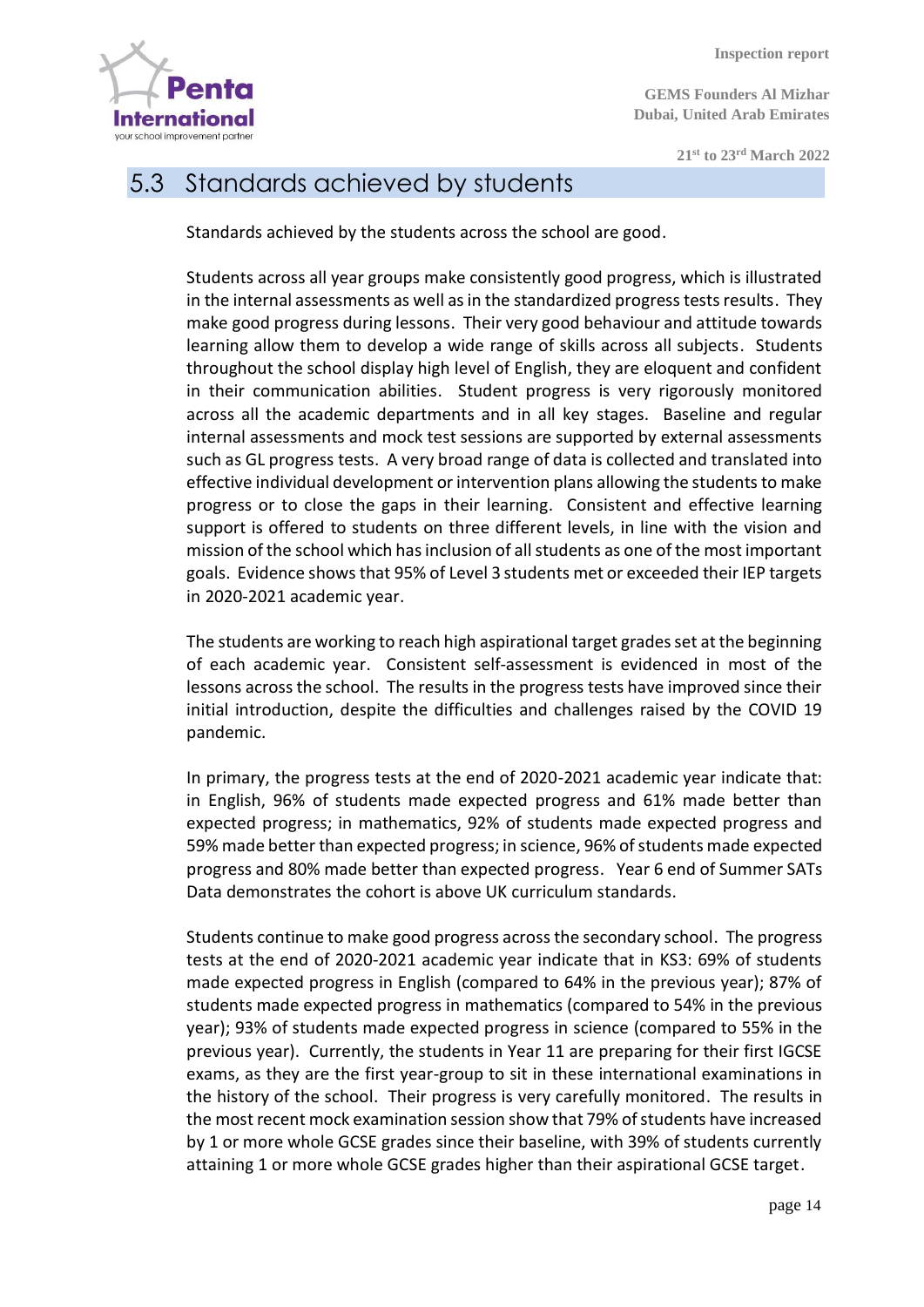

**GEMS Founders Al Mizhar Dubai, United Arab Emirates**

**21 st to 23rd March 2022**

The school successfully enables students to develop their personal skills and qualities. They meet high expectations of behaviour, attendance and positive attitudes towards learning as well as towards each other. As a result, by the time they will leave the school, they will have the necessary skills to move successfully to the next stages of their lives, to face the challenges of the contemporary world.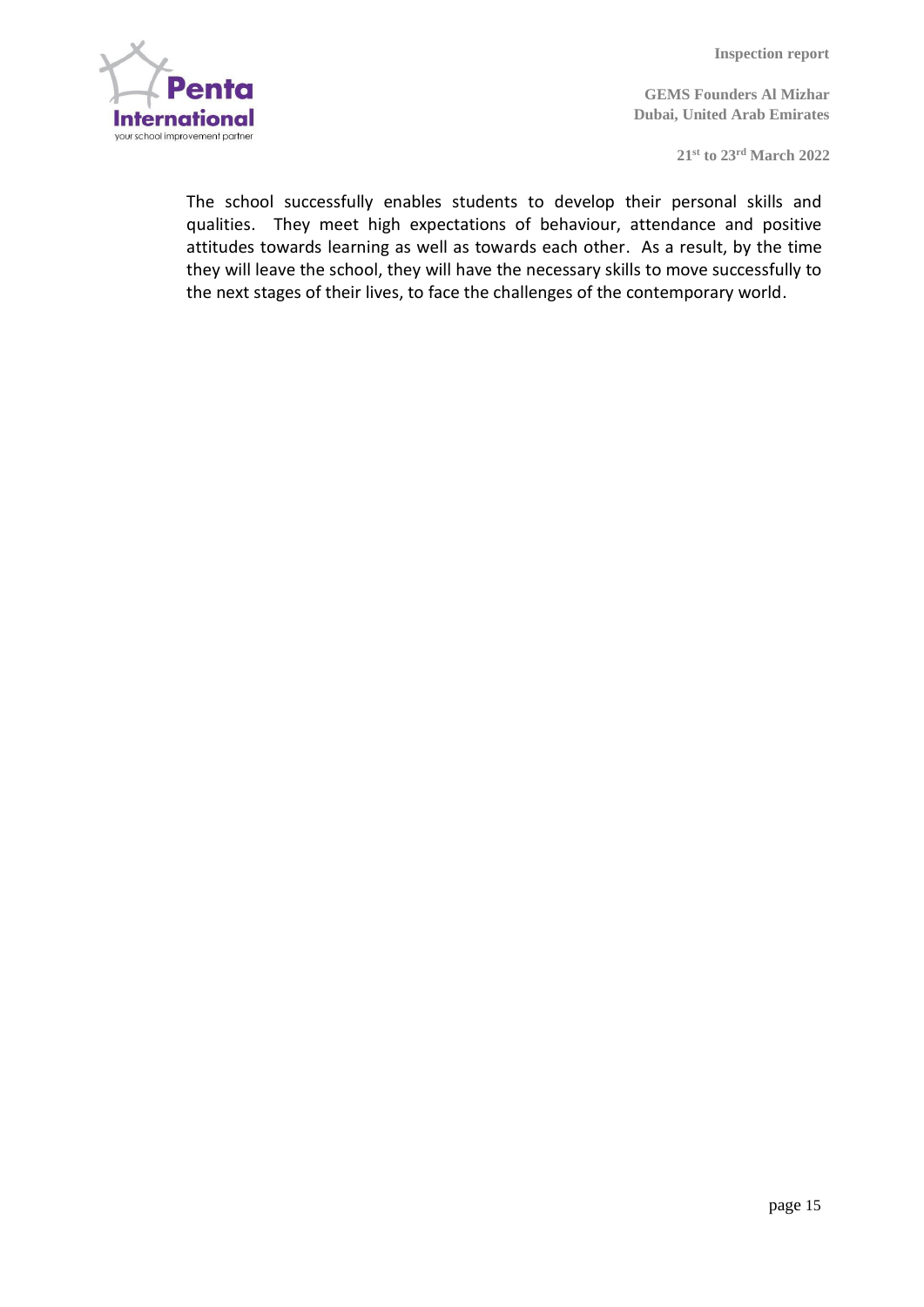**Interna** your school improvement partn

 **Inspection report**

**GEMS Founders Al Mizhar Dubai, United Arab Emirates**

**21 st to 23rd March 2022**

#### *6. Standard 2*  Spiritual, moral, social & cultural development of students

The spiritual, moral, social, and cultural development of the students at GFM is excellent and fully meets the BSO standard.

Students have a very positive attitude to their school in general and this is evidenced through the PASS assessments. They are well-behaved, polite and show respect and empathy for others. Students are frequently encouraged to support each other, both within and outside lessons. Students willingly support each other with their learning and students are comfortable asking each other for help. They listen in a considerate manner to their peers and their teachers.

A student support programme called "Match a friend" has been introduced in response to a need identified by students following their isolation during the pandemic.

There has been a very good response to this programme across the school, with 130 students volunteering to take part. Students have easy access to a school counsellor and are encouraged to ask for support for themselves or express concerns they may have for others.

An appreciation of and respect for, their own and other cultures is encouraged through regular and varied opportunities to find out about different cultural traditions. Lessons focusing on this area are included within the school's programmes of study. The school organises a range of community days such as UAE National Day, International Day, and Innovation India Day. Regular assemblies are held across the school which provide opportunities for further reinforcement of the values of respect and tolerance. Assembly themes such as the International Day of Peace and World Religion Day are covered throughout the school. Families are encouraged to support others through charity collections, such as Ramadan charity boxes.

The school runs an innovation club, focusing on computational thinking for children from KS2 upwards and the projects focus on awareness of the United Nations Sustainable Development Goals and British values. KS4 students are offered the subject Global Perspectives as part of their curriculum offer.

A wide variety of opportunities are provided for students to take on roles of responsibility and many are willing to do this. Three hundred students from KS2 to KS4 applied to be members of the school council and approximately one hundred students were selected to represent their peers. The school council members are divided into committees which meet regularly to discuss areas such as health and wellbeing, sporting opportunities and assessment. The youngest students are taught to be responsible for both school and their own materials. For example, each child in EYFS decides when they want to eat their morning snack and records that they have done so on a chart. They also tidy up quickly when asked and independently access many of the resources they need.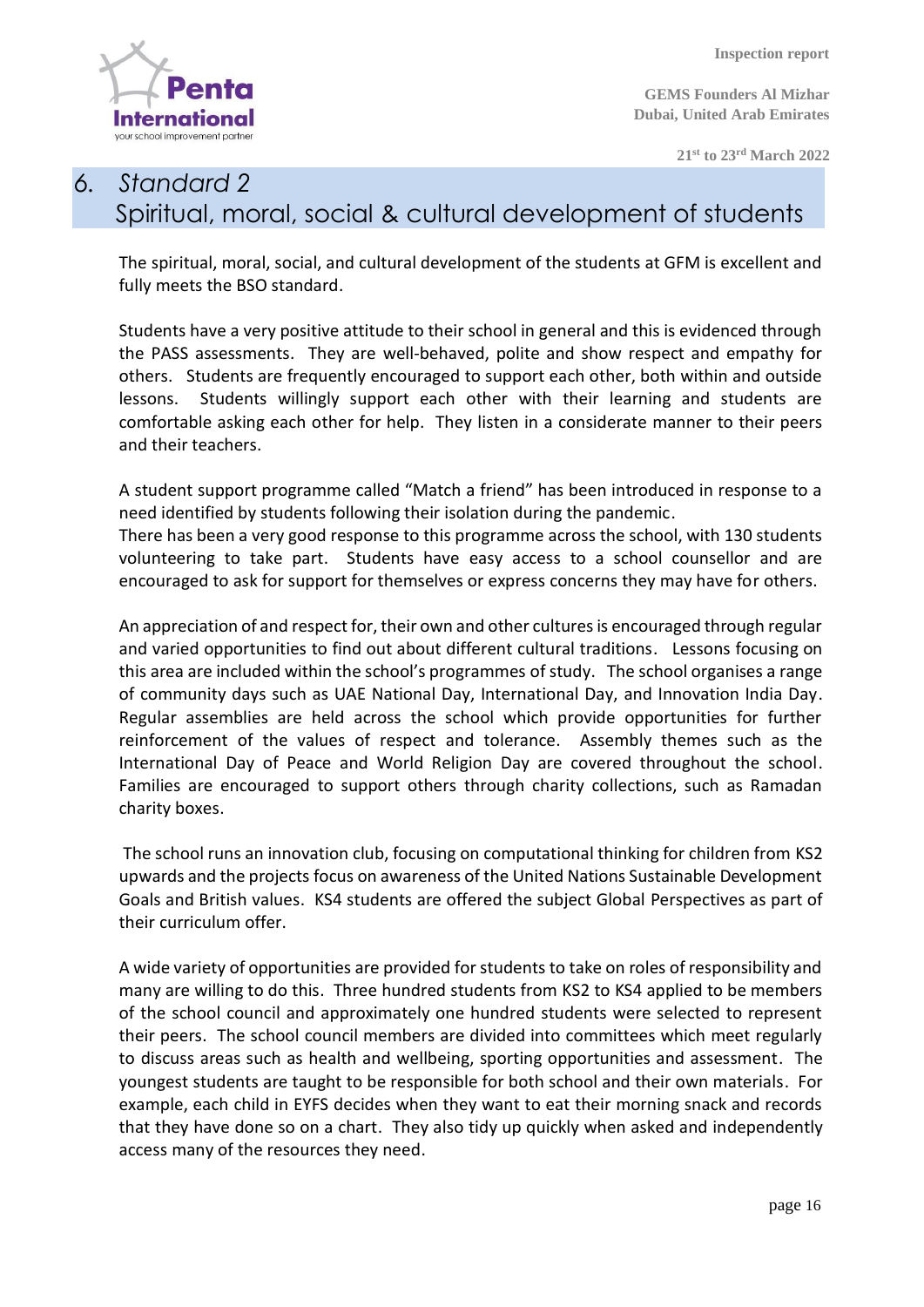

**21 st to 23rd March 2022**

The school provides an excellent range of opportunities for the students' voices to be heard, such as student surveys regarding requests for additional school clubs and subject preferences in KS4 and 5. A house system is in place from Year 1 upwards. Older students are invited to apply for the positions of house leaders and house points are awarded for both academic and non-academic reasons.

A wide range of student reward systems are in place, such as attendance certificates and certificates for engagement in learning and academic achievement. These systems contribute towards the generally positive attitude towards their school and their learning seen amongst the students. Students commented positively about the rewards and are proud to receive a reward.

Students have a good understanding of right and wrong, and a clear understanding of school rules and expectations. School council members have a role in promoting good behaviour within the school. Students have very positive attitudes to learning and are encouraged to take responsibility for their learning and develop the values, attributes, and attitudes of effective learners. They are self-confident and willing and able to learn from their mistakes. Students contribute very actively to school life outside the classroom and are given many opportunities to do so. The recently implemented High Performance Learner passport encourages students to participate in a range of extra-curricular activities, which often also involve their family members. A wide range of school clubs is offered to students and the uptake is very good. Students can represent their school in external competitions by participating in school sports teams, opportunities are offered for students of different abilities to participate. They are also encouraged to enter a variety of other curriculum-linked competitions.

The school offers good support to students and their families to help them make decisions about their futures. The Director of Aspirations runs a programme of activities for students in Years 7 to 11 to support them in their decision making and is organising a programme of internships for Year 10 and 11 students. Families appreciate the support the school offers in this area.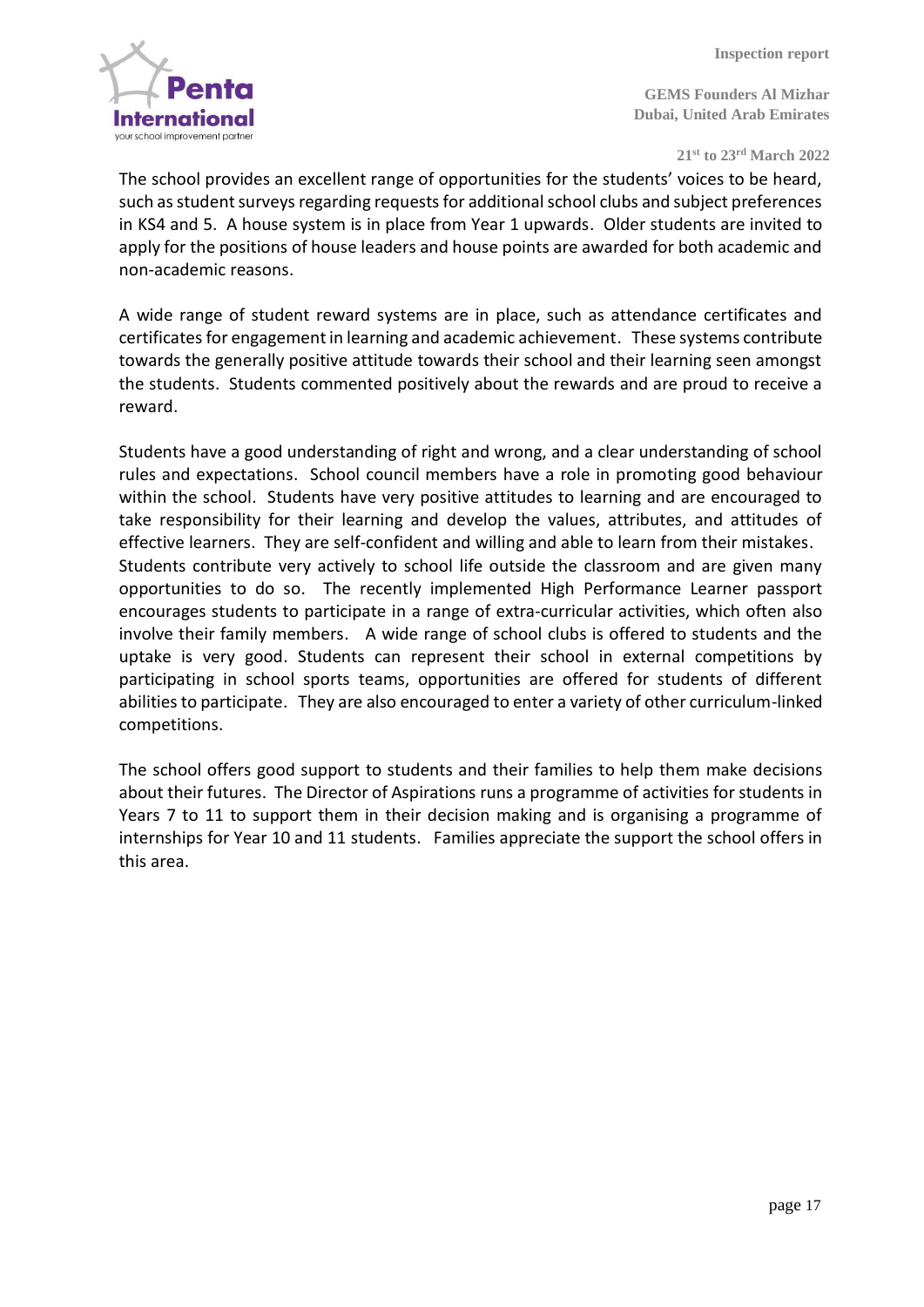

**GEMS Founders Al Mizhar Dubai, United Arab Emirates**

**21 st to 23rd March 2022**

#### *7. Standard 3* The welfare, health and safety of the students

The provision for the welfare, health and safety of the students is outstanding.

The school makes outstanding provision for the health, safety, and welfare of all students and for their protection, including online security. Arrangements are excellent and ensure that all students, staff, and visitors are exceptionally well cared for. Students in all phases feel safe, known, cared for, and valued. The school has adapted the UK safeguarding regulations to ensure that Dubai health and safety protocols are fully incorporated. Safeguarding policy and child-protection procedures are robust and reviewed for effectiveness. Child protection training is offered to all staff. A highly skilled safeguarding team, including the full-time doctors and qualified nurses, ensures early intervention so that students are well supported and cared for. Safeguarding team meetings are held regularly to ensure that everyone can make their suggestions. There is a strong underpinning culture and ethos to ensure that students are safe at all times. All staff understand their responsibilities in relation to safeguarding.

The school has a new robust system, Go for Schools, to address attendance and punctuality. Attendance rates are extremely high, 96.4%, maintained even during remote and blended learning during the pandemic. This ensures that students are both safe and able to maintain maximum progress. The school has a very effective health-and-safety team that responds quickly to identified risks and is supported by an external team from within GEMS. The medical team conducts all the required checks in school and helps to ensure that the school is fully compliant with UAE guidelines on COVID-19 management and the UAE vaccination programme for students and staff. Following distance learning, and prior to students' return to the classroom, the school shared with parents the Dubai authorities' requirements on how to safely reopen schools. This outlined the use of masks, social distancing, and safe-capacity rules.

Students living with medical conditions and those recently diagnosed are identified and records are kept up to date. All food sold on site is provided by an outside catering company. All food sold is clearly labelled in order for staff and students with allergies to know what they can have. Regular checks are done by local authorities to ensure compliance with all regulations. Parents load money on to an electronic card which students use to purchase food.

Health and safety policies are rigorous and regularly reviewed. Security levels around the school are very high. Fire regulations are met in full and there are regular fire practices. Several evacuation points, clearly labelled, are situated around the premises. There are 8 Evac Chairs placed around the building to evacuate physical disabled students or staff who won't be able to use the lifts. Evacuation and Lockdown policies are regularly revised as the school continues to grow. Lockdown regulations are strictly enforced in line with UK and UAE regulations. Doors can't be locked, and staff are asked to block the doors with furniture during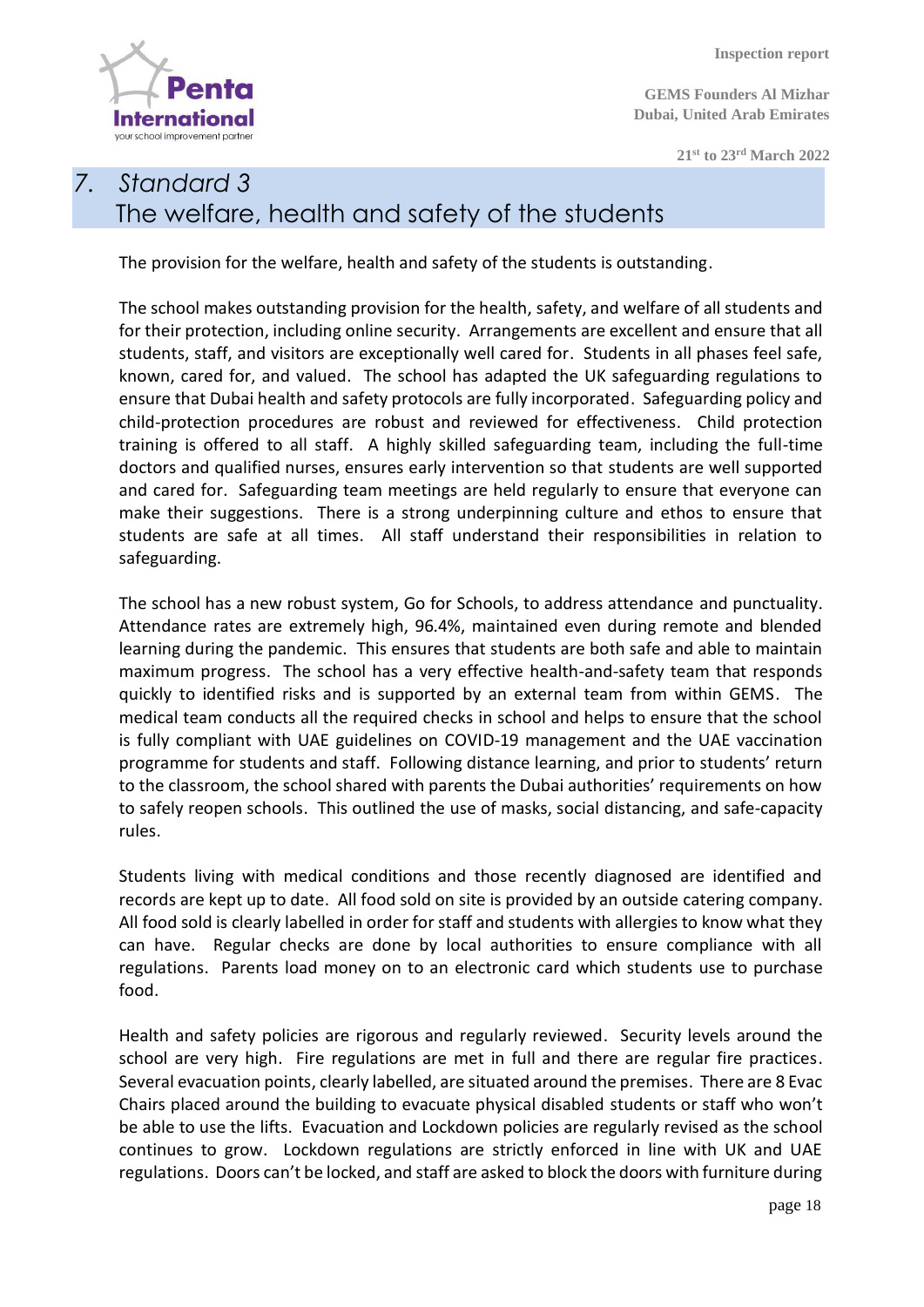

**21 st to 23rd March 2022**

a lockdown. Several staff are trained in fire safety, risk assessment and first aid. More than 20% members of staff are trained first aiders and 74 Fire Marshals are in place. Rigorous risk assessments have been undertaken to ensure the safe arrival and departure of students with a lot of staff being on duty.

Staff are on duty in the mornings, during breaks and dismissal. All staff wear florescent vests with their names and titles to help make them clearly visible. The school has several security guards who monitor access to the premises. More than 200 CCTV cameras are in place.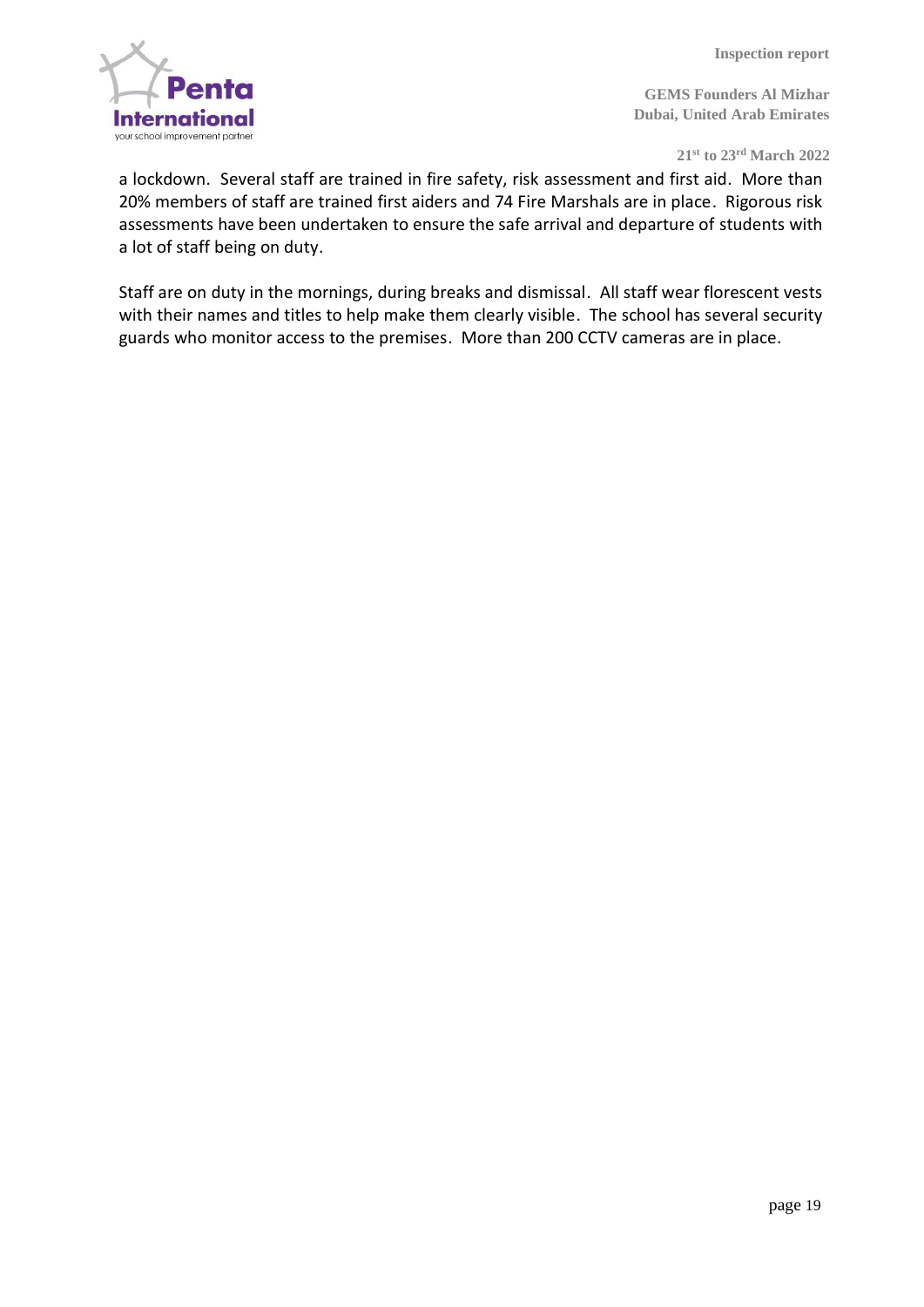

**GEMS Founders Al Mizhar Dubai, United Arab Emirates**

**21 st to 23rd March 2022**

#### *8. Standard 4* The suitability of the proprietor and staff

The suitability of the proprietor and staff at GFM meets in full the requirements of the BSO standards.

Leaders and managers, supported by corporate human-resources staff, ensure that all required checks on staff are completed. Vetting procedures prior to staff recruitment are thorough and comply with ministry visa requirements as well as the BSO standards. Leaders follow up references rigorously. They make sure all staff are suitable to work with children and well qualified for the posts to which they are appointed. Provision for safeguarding of students is of a very high standard. The school employs safer recruitment processes to ensure all staff are suitable to work with children. The school checks the employment history of all staff, including seeking police checks of the suitability of applicants to work with children. Interview procedures are rigorous and led by senior leaders in partnership with GEMS Education. There is no evidence that any member of staff or volunteer carries out work at school in contravention of local, overseas, or British disqualification, prohibition, or restriction.

The governance of the school incorporates wide representation from all stakeholders. This includes the owners, GEMS Education, who provide corporate governance in terms of education, safeguarding, inclusion, HR, finance, legal, IT, and procurement support. GEMS internal cluster support visits provide opportunities for evaluation at all levels, leading to improved school standards. Spiritual, moral, social, and cultural opportunities are identified and planned into the whole-school and PSHE curriculum, encouraging students to become positive members of the community. Proprietors and governors are actively involved in the school having monthly meetings, lesson observations and walk-through sessions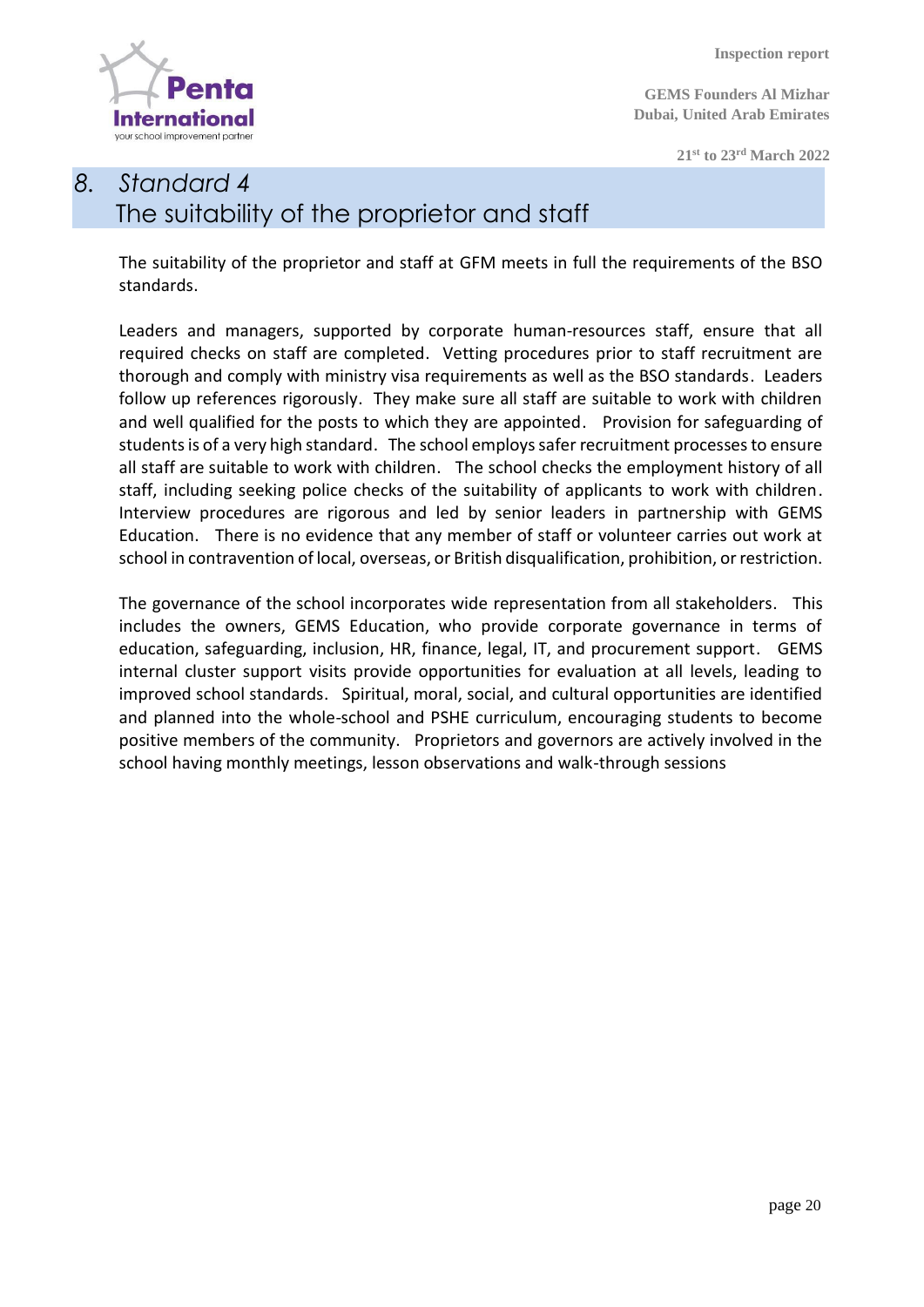**Internat** 

your school improvement partn

 **Inspection report**

**GEMS Founders Al Mizhar Dubai, United Arab Emirates**

**21 st to 23rd March 2022**

#### *9. Standard 5* The premises and accommodation

The premises and accommodation are excellent. The school meets all the requirements for this standard.

The premises at GFM are very new and purpose built for the school. Plans are already in place for the expansion of the campus and the accommodation of new classes and facilities for the year 12 and 13 classes which open in September 2022. Classroom sizes comply with local building regulations; however, the school should look carefully at how some classroom spaces are being used with large classes of big students in KS3. Classes have ample light and air conditioning systems ensure the circulation of air throughout the building.

Entrances and exits provide access for all, including anyone with limited mobility. Lifts within the building allow access to all floors and in the event of an emergency evacuation, Evac Chairs are situated at every staircase. Security is provided onsite by a team of guards, supervised by a security manager, who is accountable to the operations manager. The site is secure and there have been no breaches of the security system. Camera systems ensure that surveillance of any part of the school is possible during the day. Evacuation procedures have been tested each term. The first evacuation this academic year was done in stages and the second was done during form lessons at the start of the day when all students were in their registration class groups. The school plans to do another evacuation at a time of the day when students are in different teaching groups and with specialist teachers to ensure that their systems are robust enough. The school evaluates each evacuation and makes plans to improve the efficiency of the process.

Equipment and resources in the school are still quite new and are well cared for. There are ample storage facilities, and all hazardous chemicals are kept under lock and key, with specific arrangements in place to ensure their safe disposal. Displays and decoration enhance the learning environment effectively. Specialist facilities for PE, music and art are fit for purpose and the science and IT laboratories have appropriate facilities.

Washrooms are separated for staff and students, and there are male and female washrooms as well as disabled facilities on every floor in both sections. Provision for drinking water meets the standards for local compliance and the school reacted quickly to the Covid-19 pandemic by installing contact free water coolers and encouraging students to bring their own water bottles to school. The cafeteria provides meals for students and meets the safety standards of the Municipal health authority. The clinical facility provides a suitable environment for treating sick and injured students or staff and is regularly inspected by the Health Authority.

The school has provided evidence of its compliance with all mandatory maintenance and facilities audits including those for fire equipment and water quality.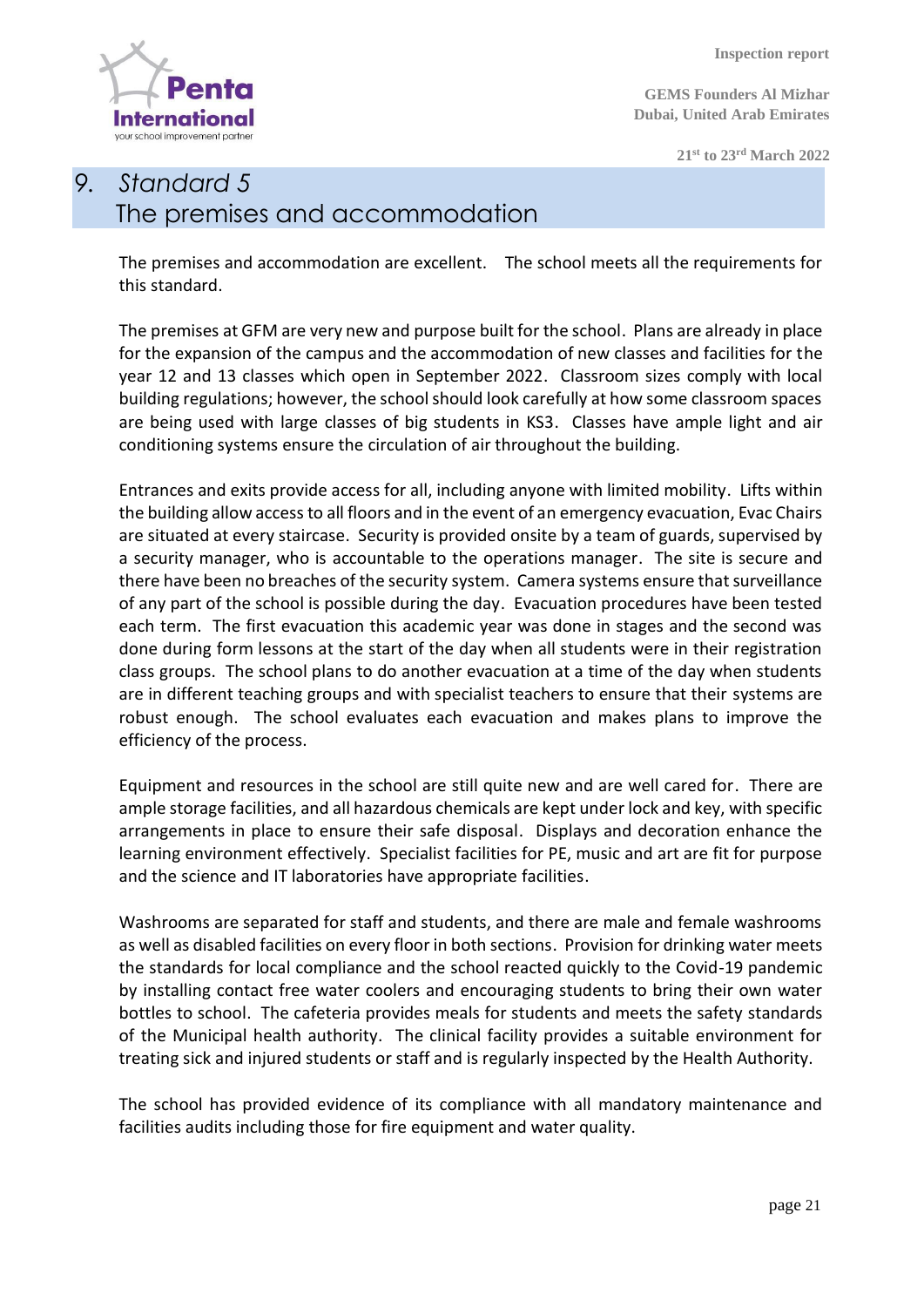

**21 st to 23rd March 2022**

#### *10. Standard 6* The provision of information for parents, carers and others

The provision of information provided by the school to parents is excellent. It fully meets the BSO standard.

A wealth of information is available on an extensive school website which provide parents, carers and others with detail including:

- School address, email, and telephone number.
- Detailed biographies of the Executive, Senior and Associate Leadership Teams.
- Local Advisory Board.
- A broad range of key parental policies including admissions and behaviour.

The school's vision and mission are prominently displayed both on the website and physically within the school building.

Parents spoke highly about the communication they receive from GFM and were happy with the method in which it is provided. The Head Boy and Girl identified that it is still an improving process as they look to streamline some of the information over the coming months, demonstrating a strong student voice across the school. Parents stated that they are happy with the school reports which provide them with details on their child's current attainment and progress. A report is issued at the end of each of the first two terms, with a more comprehensive end of year report containing detailed written summaries across all subjects. The school will soon be extending the use of their Go4Schools system to trial other modules including access for parents on their child's current attainment.

Provision of information for parents is a 2-way process; parents are routinely invited to participate in surveys and feedback using a system called 'Pulse' and a large percentage of parents contribute. The school takes pride in listening to parental feedback and responding in the best interests of all.

As students' progress through school, their use of technology increases. Parents report that they have a good understanding of curriculum content – including homework – that their child is completing due to the ease of access through Teams and Seesaw. Further development of this through Go4Schools will be rolled out soon.

Parents receive guidance to enable them to support their child's learning. During remote learning, webinars were shared with parents and where learning gaps are identified, Heads of Department develop further support videos. These have been welcomed by parents.

Parents spoke highly of the 'open door policy' and the ease of accessibility of teaching staff and Senior Leaders and how this further enhances the flow of information between school and parents.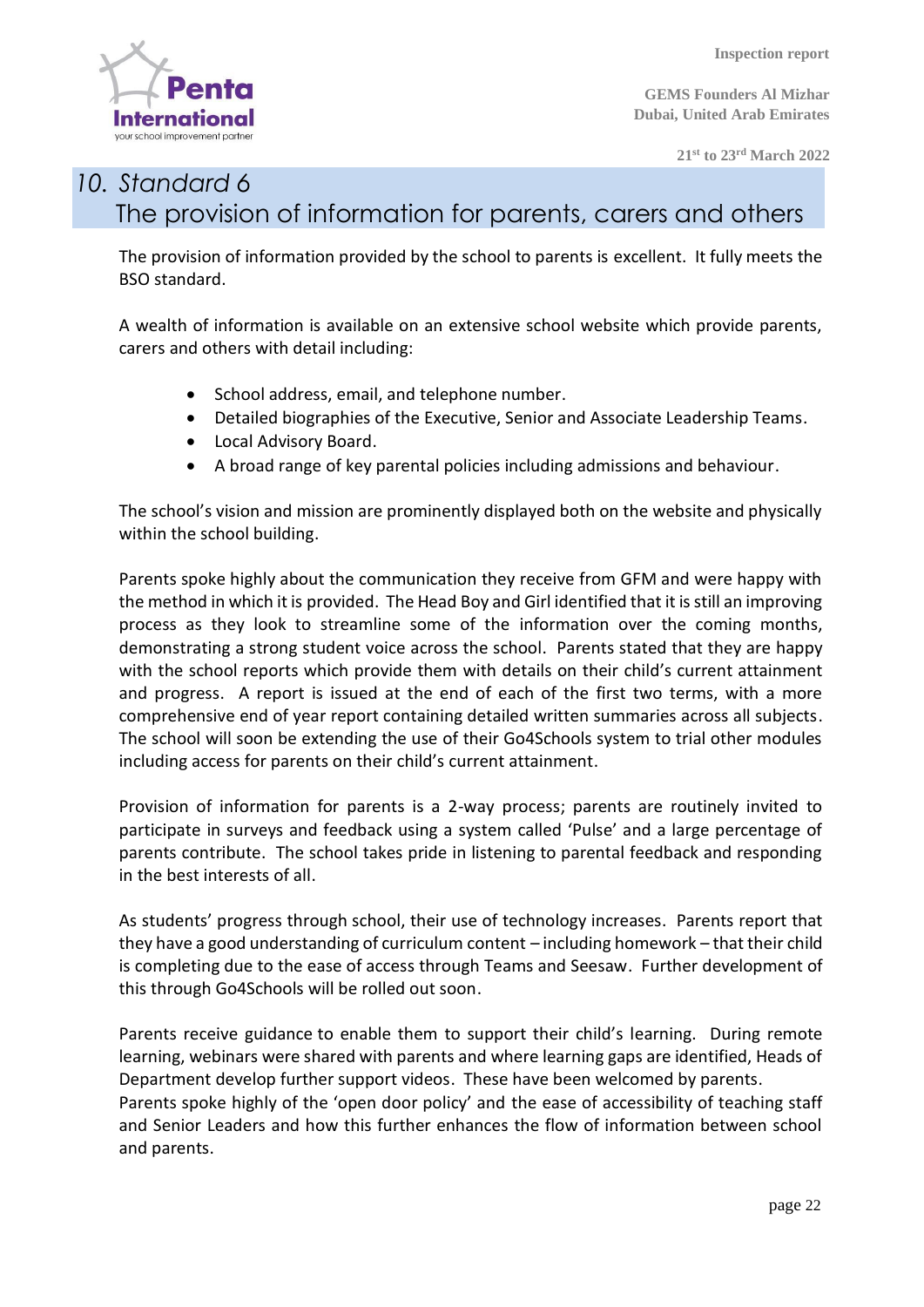

**GEMS Founders Al Mizhar Dubai, United Arab Emirates**

**21 st to 23rd March 2022**

#### *11. Standard 7* The school's procedure for handling complaints

GEMS Founders meets the BSO standard fully.

Complaints are rare, but the school has a detailed written policy and appropriate procedures in place. These reflect good practice from the UK. Complaints received are acknowledged immediately upon receipt if received during term time and as soon as possible during holiday periods. The school aims to treat all complaints seriously and sensitively. Following resolution of a complaint, the school keeps a written record of the complaint and whether they are resolved at the preliminary stage or proceed to a panel hearing.

The school reserves the right to keep additional records which may contain the following information:

- date when the issue was raised
- name of parent
- name of student
- description of the issue
- records of all the investigations (if appropriate)
- witness statements (if appropriate)
- name of member (s) of staff handling the issue at each stage

•copies of all correspondence on the issue (including emails and records of phone conversations)

If a complaint pertains to child protection or safeguarding issues, it will be immediately referred to the school's designated safeguarding lead for urgent review. If a complaint is received about a headteacher, the principal or the director of education, it is hoped that the matter is resolved informally. Any complaint that cannot be resolved at the school level will be referred to GEMS Corporate Office and an independent investigation team will provide support and suggestions to the Leadership team in order to find solutions.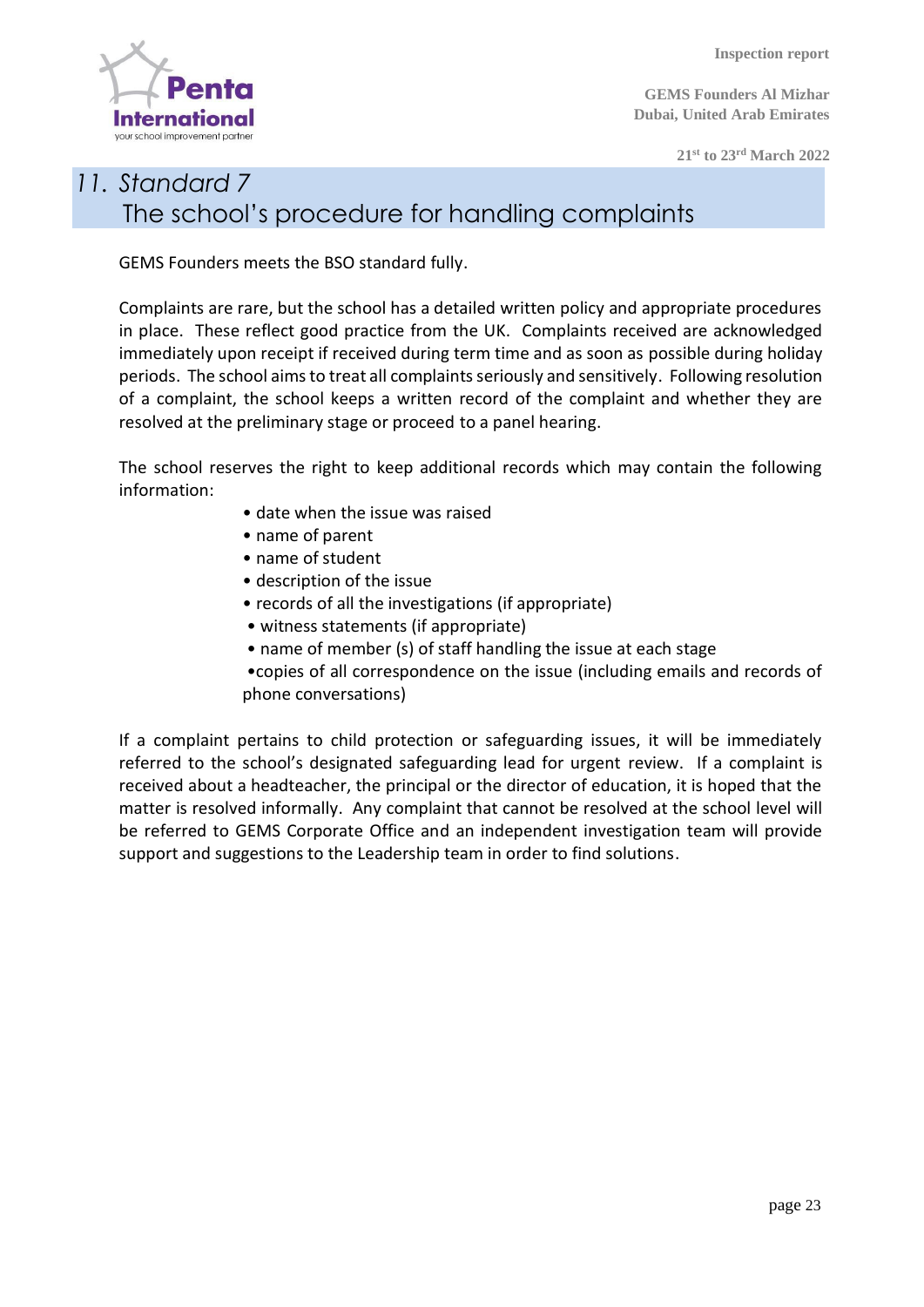**Interna** your school improvement partn

 **Inspection report**

**GEMS Founders Al Mizhar Dubai, United Arab Emirates**

**21 st to 23rd March 2022**

#### *12. Standard 8* Leadership and management of the school

The leadership and management of the school are excellent at all levels.

The school meets all the requirements of the standard. The leadership fulfils its responsibilities in ensuring that the BSO standards are consistently met. Leaders are proactive, reflective, and driven to constantly improve. The principal is a qualified, highly trained, and experienced educator. Recently appointed, the principal has quickly devised a clear route map to ensure that all students realise their full academic potential and that their personal development is well supported. The principal leads the school effectively. The principal is supported by a senior leadership team they are dedicated, energetic, hardworking, and ambitious for the school. The school has many layers in its organisational structure with clear whole school responsibilities, key stages and subject responsibilities.

The vision and core values, commitment to excellence and the positive school ethos are reflected in all leaders, staff, and students, creating a collaborative atmosphere across the whole school. There is a real sense of common purpose and aspiration for the future. All leaders are excellent role models with high levels of respect for their students. The principal and head of primary know the school very well. They use a range of information on which to evaluate the school's performance. Technology is used well to store data on student's achievements academically and their character development. The senior leadership team is diligent and demonstrates commitment in executing their wide remit of responsibilities. Middle leaders complete large volumes of managerial tasks efficiently and to a high standard. The school's leadership has successfully secured high-quality teaching and improvements in assessment to provide an engaging and interesting range of curriculum subjects. This enables students of all ages enrolled at the school to make good progress. Recognised as high quality, leaders have ensured that the school has adapted teaching and learning to provide a highly successful programme of online lessons and virtual schooling during the time of Covid restrictions

The board of governors sets the strategic vision for the whole school in line with its aims. The principal and chairperson have an excellent working relationship. The board meets regularly and successfully holds leaders to account while providing strategic guidance. The separate responsibilities of the governors and the school's professional leadership are understood and respected. Governors are highly focused on continuous improvement and guarding against complacency. They value the well-being of students above anything; for example, their focus on the development of the whole child with regard to equality, developing respect, responsibility, participation and independence is key to their aspiration to be one of the best schools in the world.

GEMS Education is very ambitious for the school and does extensive work dedicated to ensuring the school's commercial and academic success and the positioning of the school in providing one of the best affordable British styles of education in Dubai.